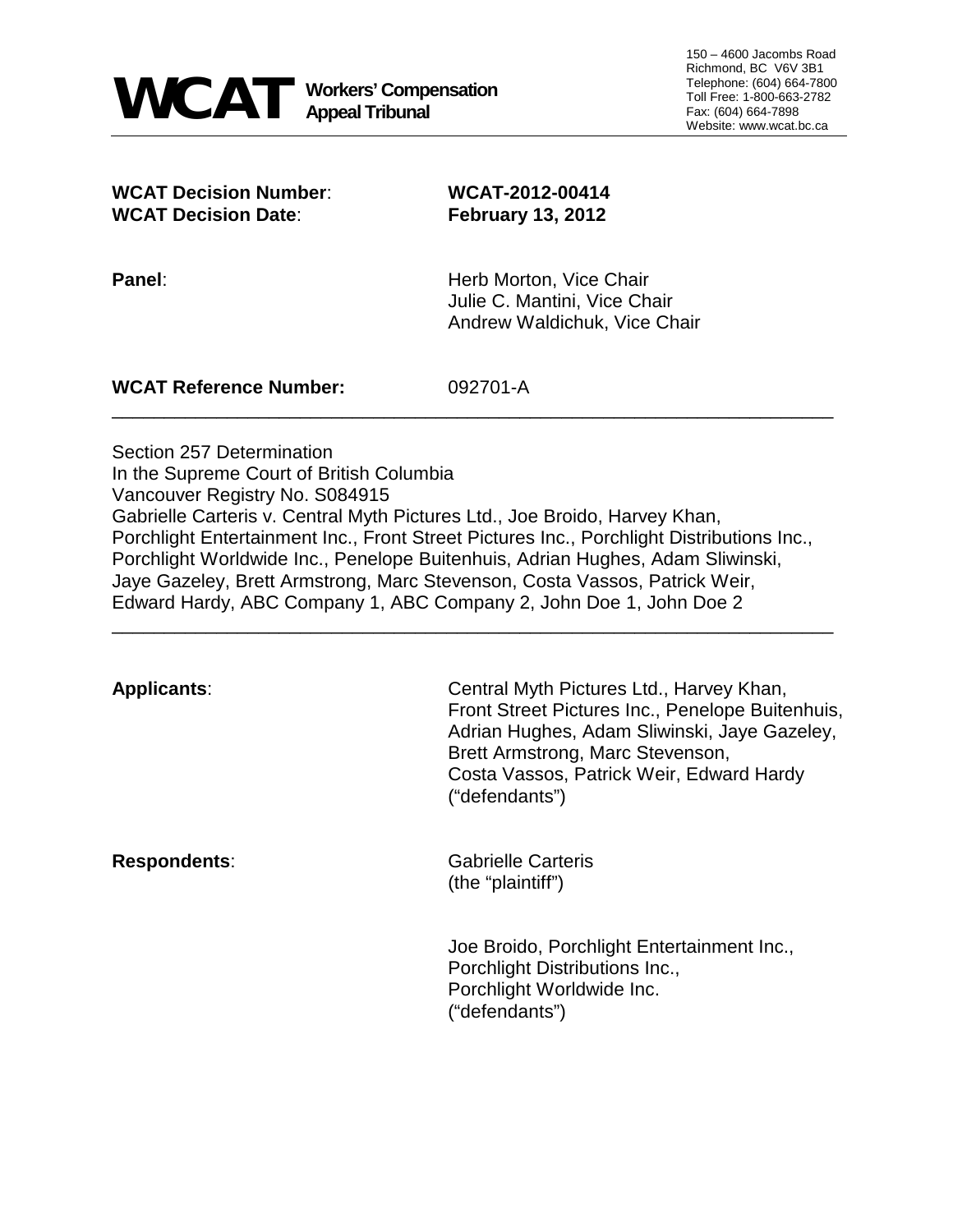

#### **Representatives**:

For Applicants: Robert M. McLennan, Megan R. Nodwell ALEXANDER HOLBURN BEAUDIN & LANG LLP

For Respondents:

Gabrielle Carteris **Robyn L. Wishart** 

SLATER VECCHIO LLP

Joe Broido, Kerry N. Grieve Porchlight Entertainment Inc., PACIFIC LAW GROUP Porchlight Distributions Inc., Porchlight Worldwide Inc.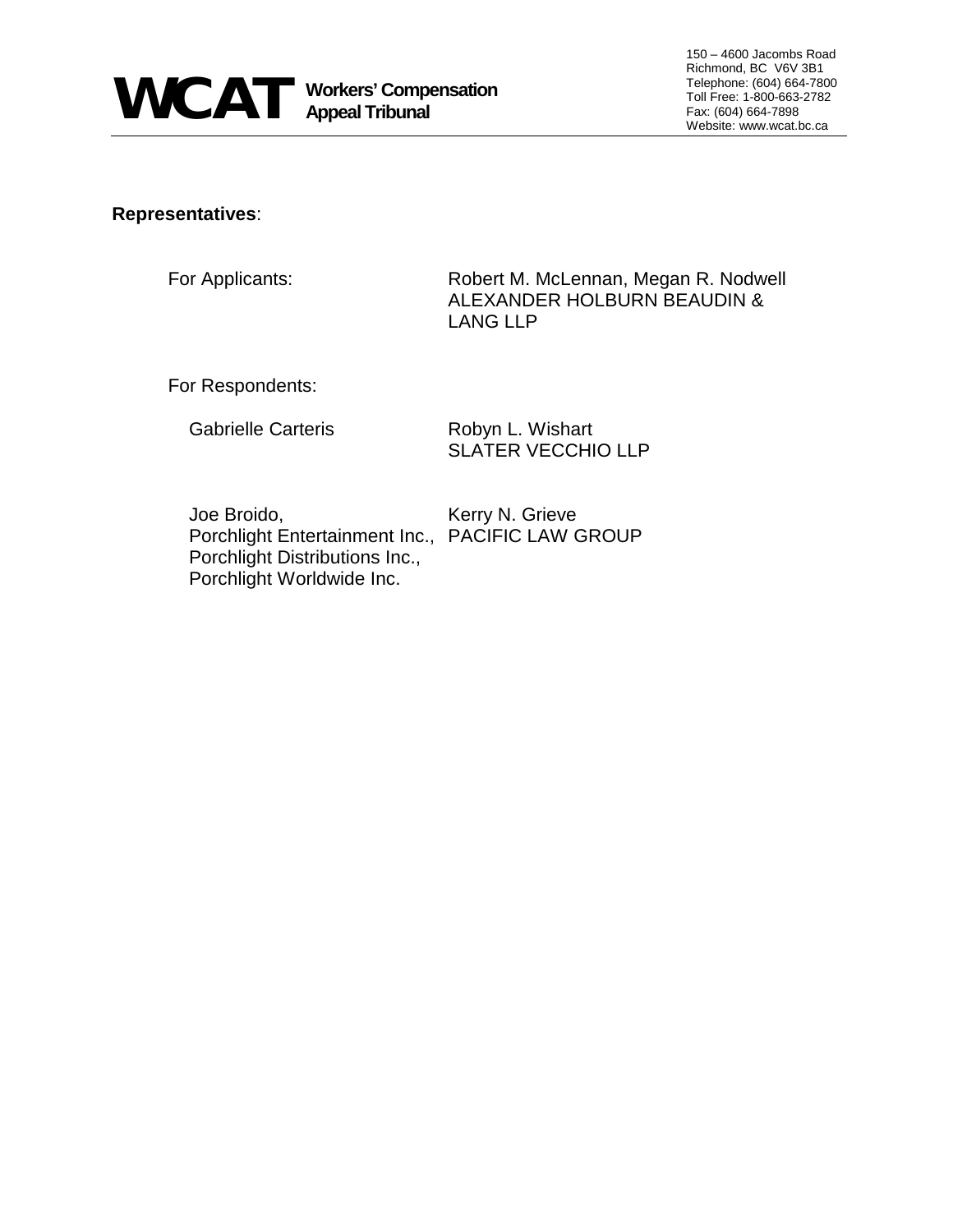

150 – 4600 Jacombs Road Richmond, BC V6V 3B1 Telephone: (604) 664-7800 Toll Free: 1-800-663-2782 Fax: (604) 664-7898 Website: www.wcat.bc.ca

**WCAT Decision Number**: **WCAT-2012-00414 WCAT Decision Date: February 13, 2012 Panel:** Herb Morton, Vice Chair

Section 257 Determination In the Supreme Court of British Columbia Vancouver Registry No. S084915 Gabrielle Carteris v. Central Myth Pictures Ltd., Joe Broido, Harvey Khan, Porchlight Entertainment Inc., Front Street Pictures Inc., Porchlight Distributions Inc., Porchlight Worldwide Inc., Penelope Buitenhuis, Adrian Hughes, Adam Sliwinski, Jaye Gazeley, Brett Armstrong, Marc Stevenson, Costa Vassos, Patrick Weir, Edward Hardy, ABC Company 1, ABC Company 2, John Doe 1, John Doe 2

\_\_\_\_\_\_\_\_\_\_\_\_\_\_\_\_\_\_\_\_\_\_\_\_\_\_\_\_\_\_\_\_\_\_\_\_\_\_\_\_\_\_\_\_\_\_\_\_\_\_\_\_\_\_\_\_\_\_\_\_\_\_\_\_\_\_\_\_\_

### **Introduction**

÷,

- [1] The plaintiff, Gabrielle Carteris, was the female lead actor in a made-for-television movie called *Past Tense*. On February 7, 2006, she acted in a scene that involved a "bad guy" holding her in a "headlock" and dragging her down a staircase. It was known as the choke scene. The defendant Adrian Hughes played the "bad guy." The scene was filmed in the City of Langley, B.C. The plaintiff claims that she was injured during the filming of the choke scene.
- [2] The defendant, Harvey Kahn<sup>[1](#page-2-0)</sup>, is a film producer and director of the defendant Front Street Pictures Inc. On or around February 7, 2006, he was the president, sole director, and sole shareholder of the defendant Central Myth Pictures Ltd. (Central Myth), a single-purpose company created for the production of the film. He was the producer of the film.
- [3] Central Myth contracted for the services of the plaintiff and the defendants Penelope Buitenhuis (as a director) and Brett Armstrong (as a stunt coordinator) through their respective "loan-out companies": Gabco Productions Inc., Penny Films Ltd., and Strong Arm Enterprises Ltd. Central Myth contracted the services of the defendant Adrian Hughes directly. Central Myth was registered as an employer with the Workers' Compensation Board, operating as WorkSafeBC (WCB or Board), when the film was made.

<span id="page-2-0"></span> $1$  The December 23, 2008 Statement of Defence identifies the correct spelling of this defendant's name as Harvey Kahn (rather than Khan).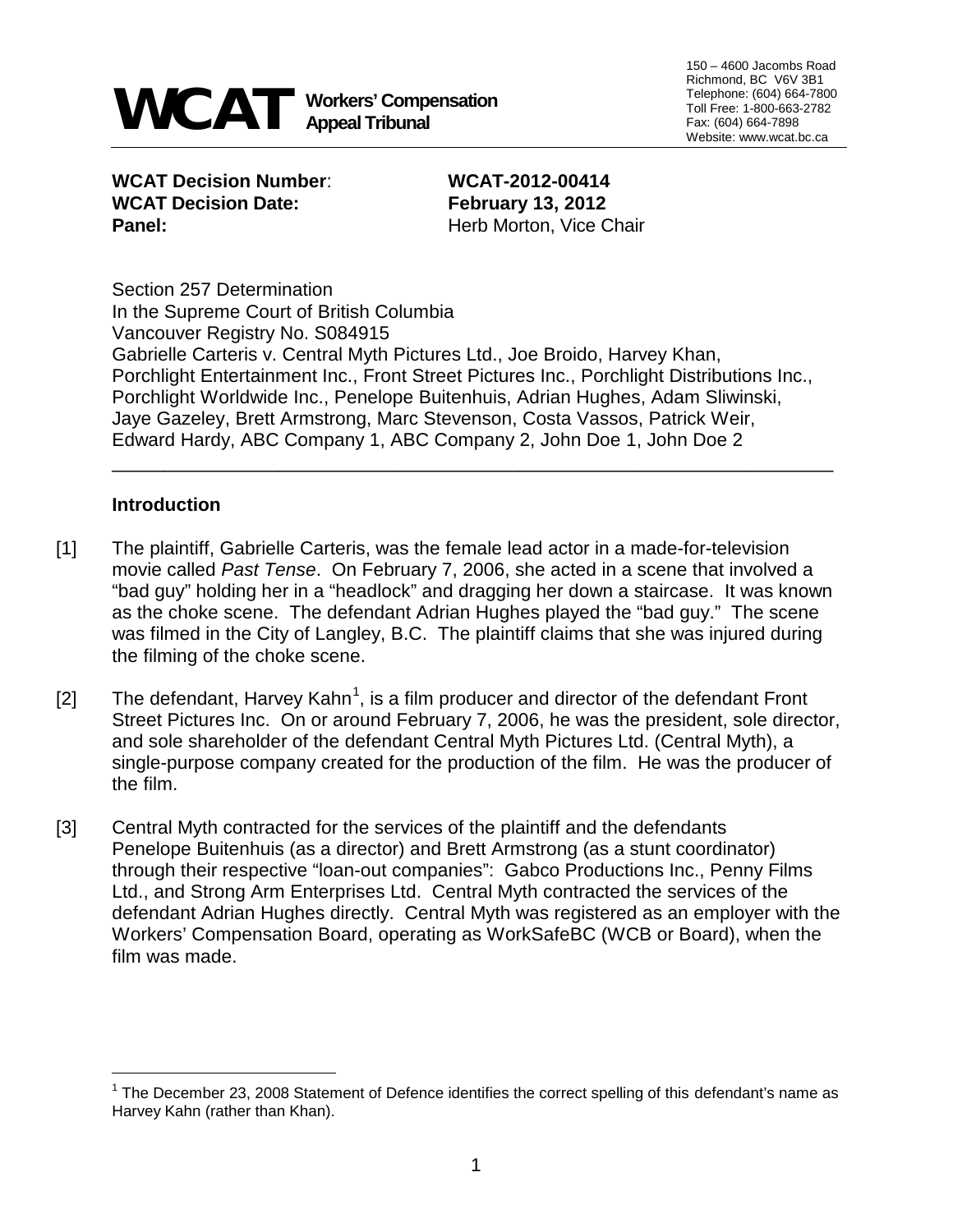Gabrielle Carteris v. Central Myth Pictures Ltd., Joe Broido, Harvey Khan, Porchlight Entertainment Inc., Front Street Pictures Inc., Porchlight Distributions Inc., Porchlight Worldwide Inc., Penelope Buitenhuis, Adrian Hughes, Adam Sliwinski, Jaye Gazeley, Brett Armstrong, Marc Stevenson, Costa Vassos, Patrick Weir, Edward Hardy, ABC Company 1, ABC Company 2, John Doe 1, John Doe 2

- [4] The defendants Porchlight Entertainment Inc., Porchlight Distributions Inc., and Porchlight Worldwide Inc. are California companies which contracted with Central Myth to distribute the film outside of North America. The defendant, Joe Broido, was a senior vice president of Porchlight Entertainment Inc. These defendants are referred to as the "distribution defendants."
- [5] Pursuant to section 257 of the *Workers Compensation Act* (Act), the Workers' Compensation Appeal Tribunal (WCAT) may be asked by a party or the court to make determinations and certifications to the court concerning actions based on a disability caused by occupational disease, a personal injury or death. This application was initiated by counsel for the applicants on October 27, 2009. The WCAT chair appointed a three-member (non-precedent) panel under section 238(5) of the Act to hear this application.
- [6] Transcripts have been provided of the examinations for discovery of the plaintiff on June 18, 2010, and of the defendant Harvey Kahn on June 17, 2010. Affidavits have also been provided: Gabrielle Carteris (undated), Harvey Kahn (May 10, 2011 and September 15, 2011), Penelope Buitenhuis (May 5, 2011 and October 17, 2011), Brett Armstrong (June 9, 2011) and Adrian Hughes (June 2, 2011 and December 12, 2011). Written answers to interrogatories were provided by the plaintiff on May 29, 2009 on behalf of Gabco Productions Inc. Gabco Productions Inc. (Gabco) is not participating in this application, although invited to do so. The legal action is scheduled for trial commencing on October 1, 2012.
- [7] Written submissions have been provided by the parties to the legal action. This application involves issues of law and policy and does not involve any significant issue of credibility. We find that this application can be properly considered on the basis of the written evidence and submissions, without an oral hearing.

# **Preliminary Matter**

[8] The applicants request determinations regarding the status of the plaintiff and four key defendants: Central Myth, Penelope Buitenhuis, Adrian Hughes and Brett Armstrong. Counsel for the "distribution defendants" advised that determinations of their own status were not being requested until a determination is obtained concerning the status of the plaintiff and the "key defendants." If further determinations are required, an opportunity for further submissions will be provided subsequent to this decision, before any further issues are addressed in a supplemental decision.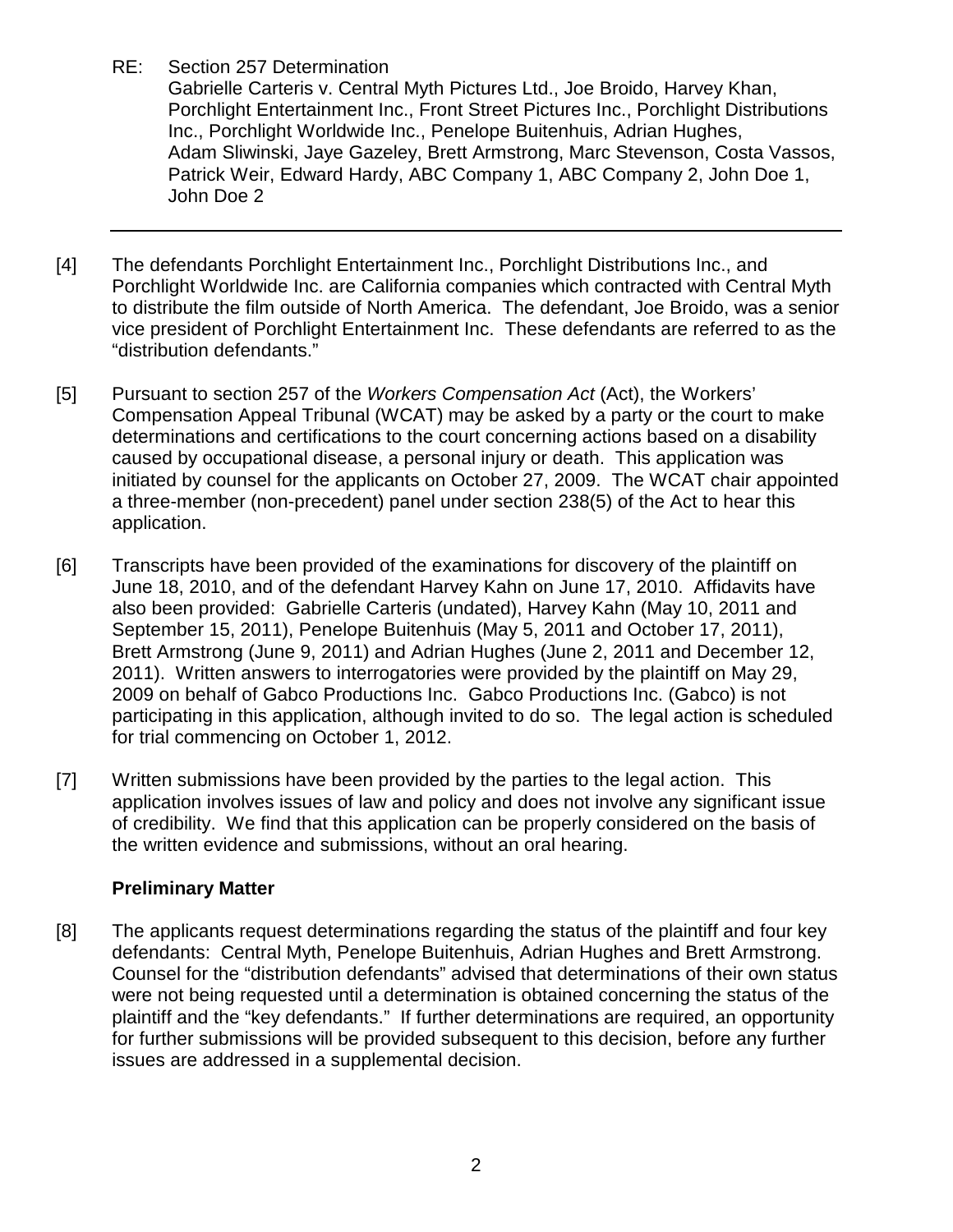Gabrielle Carteris v. Central Myth Pictures Ltd., Joe Broido, Harvey Khan, Porchlight Entertainment Inc., Front Street Pictures Inc., Porchlight Distributions Inc., Porchlight Worldwide Inc., Penelope Buitenhuis, Adrian Hughes, Adam Sliwinski, Jaye Gazeley, Brett Armstrong, Marc Stevenson, Costa Vassos, Patrick Weir, Edward Hardy, ABC Company 1, ABC Company 2, John Doe 1, John Doe 2

# **Issue(s)**

[9] Determinations are requested concerning the status of the plaintiff and four defendants (Central Myth, Penelope Buitenhuis, Adrian Hughes and Brett Armstrong) at the time of the choke scene on February 7, 2006.

# **Jurisdiction**

[10] Part 4 of the Act applies to proceedings under section 257, except that no time frame applies to the making of the WCAT decision (section 257(3)). WCAT is not bound by legal precedent (section 250(1)). WCAT must make its decision based on the merits and justice of the case, but in so doing must apply a published policy of the board of directors of the Board that is applicable (section 250(2)). Section 254(c) provides that WCAT has exclusive jurisdiction to inquire into, hear and determine all those matters and questions of fact, law and discretion arising or required to be determined under Part 4 of the Act, including all matters that WCAT is requested to determine under section 257. The WCAT decision is final and conclusive and is not open to question or review in any court (section 255(1)). The court determines the effect of the certificate on the legal action: *Clapp v. Macro Industries Inc.*, 2007 BCSC 840.

# **Status of the plaintiff, Gabrielle Carteris**

- [11] The plaintiff submitted a provisional application for workers' compensation benefits, dated May 4, 2006, for injuries sustained on February 7, 2006. She advised that she resided in a suburb of Los Angeles, California. She identified Gabco as her employer and stated that she was working as an actor in the film industry. She reported that she suffered physical and emotional trauma during the filming of a movie fight scene. Central Myth provided an employer's report of injury. It indicated that the plaintiff was employed on a contractual basis. The plaintiff's claim was suspended as she did not elect to claim compensation.
- [12] The plaintiff provided the following evidence during her examination for discovery on June 18, 2010. Gabco was originally incorporated in California in 1991, and operated as her loan-out company through to 2006 (Q 15 to 15). The plaintiff provided four reasons for having a loan-out company (Q 17):

One is for pension purposes, one is for tax purposes, one is for protection in terms of nobody would sue me personally as an artist so that it would affect my family, and one is also for privacy….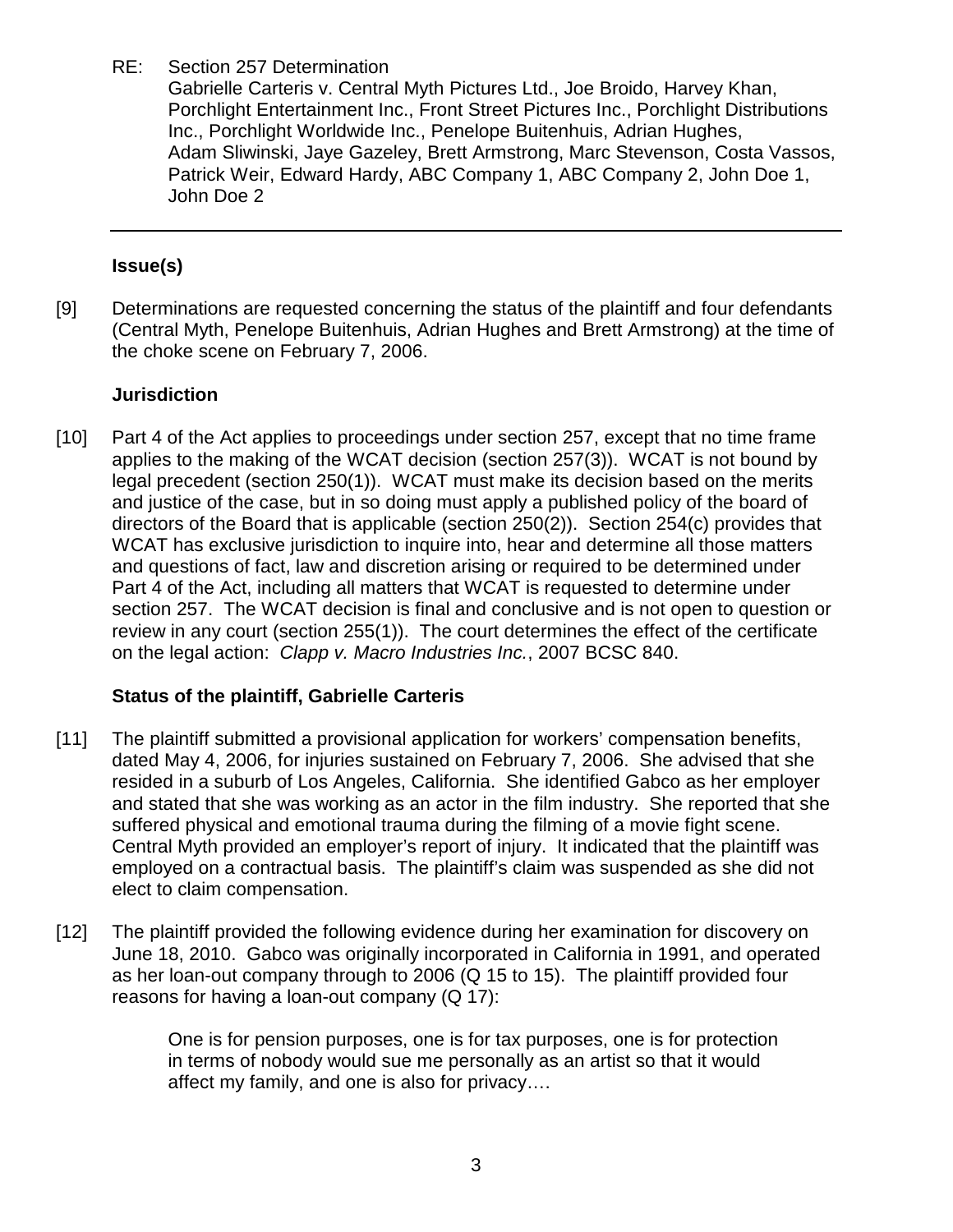Gabrielle Carteris v. Central Myth Pictures Ltd., Joe Broido, Harvey Khan, Porchlight Entertainment Inc., Front Street Pictures Inc., Porchlight Distributions Inc., Porchlight Worldwide Inc., Penelope Buitenhuis, Adrian Hughes, Adam Sliwinski, Jaye Gazeley, Brett Armstrong, Marc Stevenson, Costa Vassos, Patrick Weir, Edward Hardy, ABC Company 1, ABC Company 2, John Doe 1, John Doe 2

- [13] Gabco's sole function was contracting out the plaintiff's acting services. It had no other business functions (Q 19 to 21). The plaintiff was the president, secretary and treasurer of Gabco (Q 27). She was the sole officer, principal, shareholder and employee of Gabco (Q 29 to 35). All of Gabco's income was generated by the plaintiff's acting services, and all of its expenses were associated with her acting (Q 36 to 39). Gabco had not registered with "workers' compensation" in British Columbia or in California (Q 40). The negotiation of the terms for the contract for her acting services was carried out between her manager (Laina Cohn<sup>[2](#page-5-0)</sup>) and Central Myth (Q 55 to 57, 75, 118 to 120). Lindsay Chag, the casting director in California, initially contacted the plaintiff's manager (Q 75 to 78). A first document (memo) set out the initial terms of the agreement, and this was followed by a more comprehensive document or contract (Q 79). The plaintiff signed the contract as president of Gabco, and personally under the heading "Inducement" (Q 91 to 92).
- [14] The plaintiff and Gabco did not purchase private insurance or register for workers' compensation. The plaintiff stated (Q 67):
	- Q Okay. Well, let me ask you, did you understand prior to commencing filming on the project that Central Myth would obtain insurance coverage, including Workers' Compensation coverage that would provide coverage to you in the event you were injured while filming?
	- A Whenever I work, whoever I work for I believe is there to protect me so whatever is needed. I don't know what they need to do, but I'm under the impression that they are taking care of me.
- [15] At question 103, the plaintiff described her work activities prior to her involvement in this film as follows:

…Like the movie I worked on just before – I was in Canada working, so I actually – even though I'm contracted to do the film, because I'm an independent contractor I also do voice work or whatever, so I was allowed to leave the job because I wasn't in a scene, I'd say can I have an hour off to go to do a voice-over job, so sometimes I work multiple jobs at one time.

<span id="page-5-0"></span><sup>÷,</sup>  $^{2}$  The website Lainacohnmgmt.com shows the spelling of her name as Laina Cohn (as shown at question 51 of the plaintiff's examination for discovery).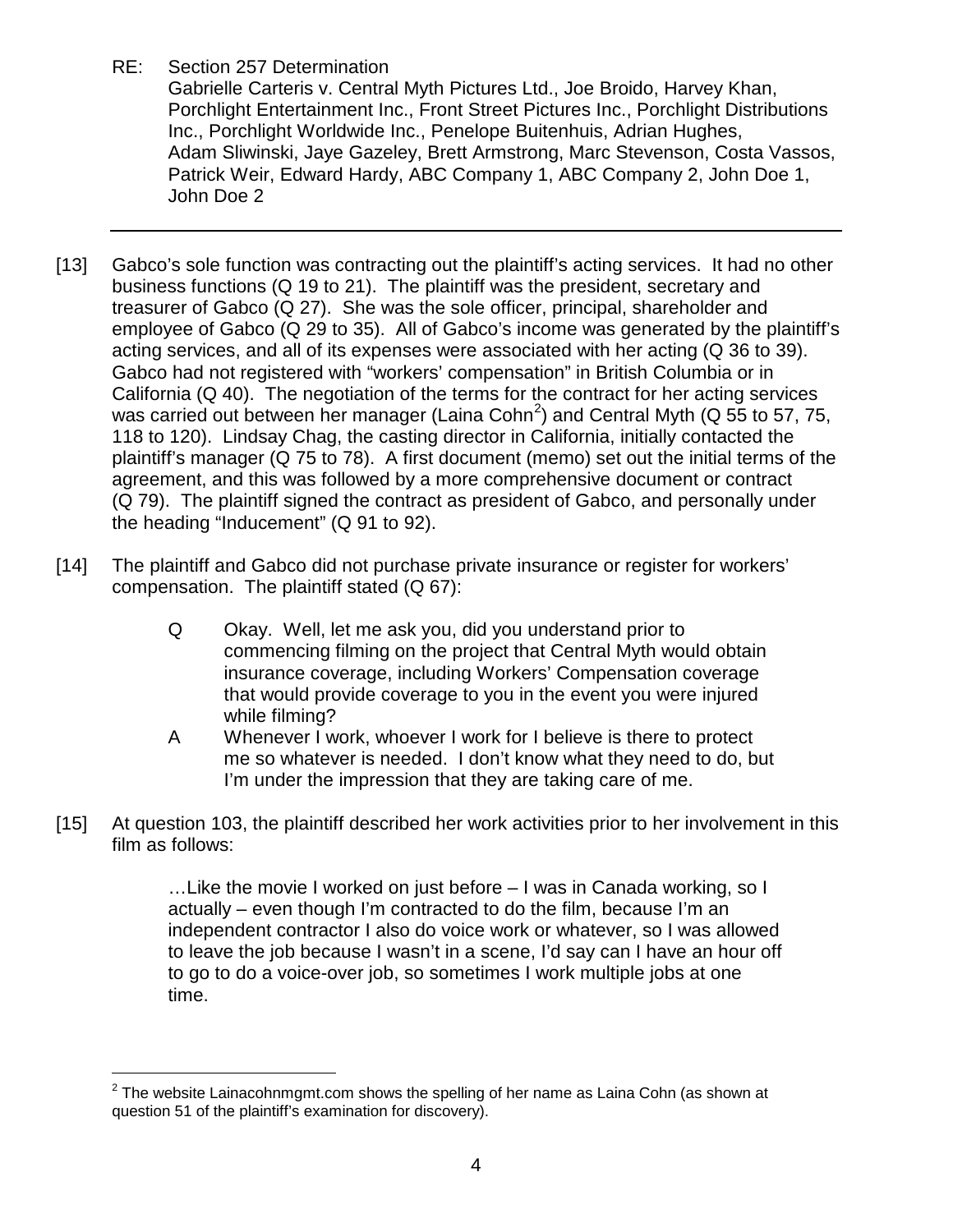Gabrielle Carteris v. Central Myth Pictures Ltd., Joe Broido, Harvey Khan, Porchlight Entertainment Inc., Front Street Pictures Inc., Porchlight Distributions Inc., Porchlight Worldwide Inc., Penelope Buitenhuis, Adrian Hughes, Adam Sliwinski, Jaye Gazeley, Brett Armstrong, Marc Stevenson, Costa Vassos, Patrick Weir, Edward Hardy, ABC Company 1, ABC Company 2, John Doe 1, John Doe 2

- [16] As a matter of practice, it was not uncommon for the plaintiff to leave filming projects for certain periods of time to do other work. She would only do this with the approval of the producer of the film on which she was working, based on its shooting schedule (Q 121 to 123).
- [17] The plaintiff's choice of wardrobe for a particular scene was a collaborative process (Q 237). During the filming of *Past Tense*, the plaintiff furnished pajamas for the shooting of a scene. The producers agreed that she would use her own pajamas for the scene (Q 240 to 243). The plaintiff also had some input with respect to her makeup, the lighting on the set, and what lenses were used on the camera (Q 261). Occasionally, she brought her own makeup person with her, but not while filming *Past Tense* (Q 263 to 264).
- [18] The plaintiff's contract with Central Myth contained a day off for her daughter's birthday. The plaintiff stated (Q 162):

…This was my daughter's birthday, and I said that I couldn't do this job unless I had those days off to be there for her birthday.

- [19] The plaintiff provided a signed affidavit, which was marked as having been sworn or affirmed before a commissioner for taking affidavits in British Columbia. However, this affidavit was undated and the referenced exhibits were not attached (but were contained at Tabs 1 and 5 to 11 of the plaintiff's submissions). Notwithstanding the lack of a date, we accept that the contents of the affidavit represent the plaintiff's sworn evidence, or at least her signed statement.
- [20] The plaintiff said in her affidavit that in February 2006 she was an American performer registered with the Screen Actors Guild (SAG) and the American Federation of Television and Radio Artists (AFTRA). The plaintiff also described Gabco's activities as including the following:
	- 15. Gabco is a Loanout Company which is responsible for contracting my services to producers and productions companies.
	- 16. Gabco retains a bookkeeper and other contractors.
	- 17. Gabco retains the services of a voice agent, Jeff Danis, who at the time of the Incident worked through the office of International Creative Management (ICM).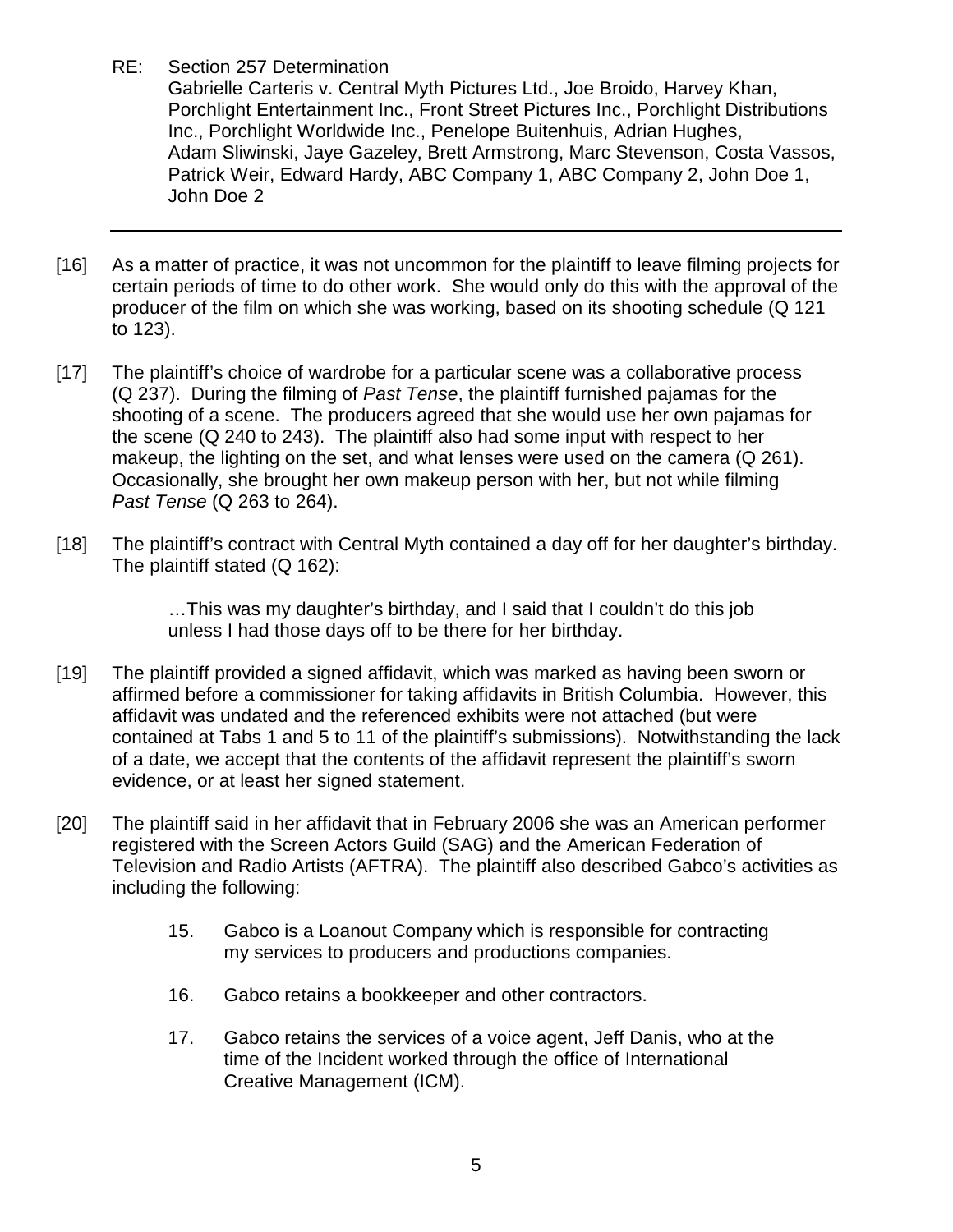Gabrielle Carteris v. Central Myth Pictures Ltd., Joe Broido, Harvey Khan, Porchlight Entertainment Inc., Front Street Pictures Inc., Porchlight Distributions Inc., Porchlight Worldwide Inc., Penelope Buitenhuis, Adrian Hughes, Adam Sliwinski, Jaye Gazeley, Brett Armstrong, Marc Stevenson, Costa Vassos, Patrick Weir, Edward Hardy, ABC Company 1, ABC Company 2, John Doe 1, John Doe 2

…

- 19. As an agent, Mr. Danis seeks out and bids for voice over contracts and completes contract negotiations on behalf of Gabco for voice over work to be performed by me. Mr. Danis is paid a commission for the work that he secures for Gabco. Consequently, Mr. Danis generates revenue for Gabco.
- …
- 21. Gabco also retains the services of a talent manager, Lana Cohen, who at the time of the Incident worked through the office of Evolution Entertainment. Lana Cohen seeks out and bids for contracts and completes contract negotiations on behalf of Gabco. Lana Cohen is paid a commission for the work that she secures for Gabco. Consequently, Ms. Cohen generates revenue for Gabco.
- 22. Gabco also retains the services of an acting coach, Marshall Arts, and personal trainer, John Hilton.
- 23. Gabco also retains the services of a bookkeeper, Ms. Sonja Frederick. Ms. Federick [*sic*] is not related to Ms. Carteris and has a separate office in Santa Monica, California. Ms. Frederick is paid monthly through Gabco.
- 24. Gabco receives all payments in relation to the acting and voice over services I provide on Gabco's behalf. Gabco is also paid all residuals for the use of past performances and sales of DVDs from the TV show 90210.
- [21] A copy of a nine-page memorandum of agreement between Central Myth and Gabco, dated February 1, 2006, has been provided. Gabco was to be guaranteed compensation of \$45,000.00 in U.S. funds, upon execution of the agreement and successful completion of a medical examination by the plaintiff. The compensation was to cover the plaintiff's services on three consecutive weeks (18 consecutive work days; 12-hour work days of production plus two free days and any overtime; two travel days,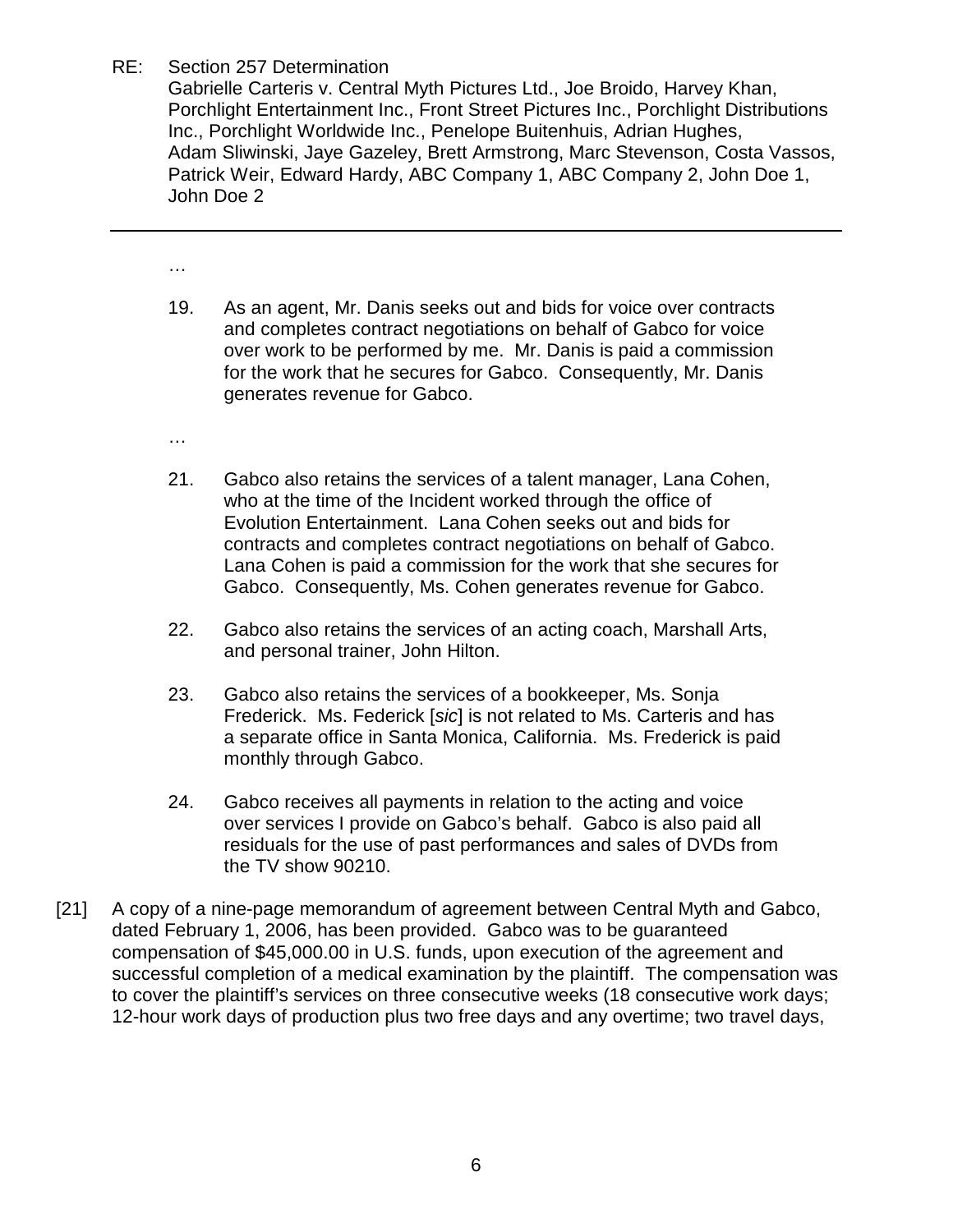Gabrielle Carteris v. Central Myth Pictures Ltd., Joe Broido, Harvey Khan, Porchlight Entertainment Inc., Front Street Pictures Inc., Porchlight Distributions Inc., Porchlight Worldwide Inc., Penelope Buitenhuis, Adrian Hughes, Adam Sliwinski, Jaye Gazeley, Brett Armstrong, Marc Stevenson, Costa Vassos, Patrick Weir, Edward Hardy, ABC Company 1, ABC Company 2, John Doe 1, John Doe 2

one week for hair/makeup/wardrobe and rehearsal; and two post-production days). The agreement also covered the plaintiff's screen credit:

Single card on-screen in main titles; first position among all cast members; same size, type and duration on screen as all other cast members.

- [22] The agreement provided for the provision of two first class round-trip air tickets from Los Angeles to Vancouver. An addendum on page 10 provided for a third such ticket.
- [23] The agreement provided for exclusive transportation to and from the airport, as well as transportation to and from the set locations with "above-the-line" personnel only. The plaintiff was provided with a private hotel room and private dressing room as well as a *per diem* of \$100.00 Canadian per day. The agreement further stipulated:

### PREMIERES

Artist shall be provided with two (2) tickets to major festivals in which the Picture is featured and to the premiere of the Picture if a special event is arranged for the premiere.

- [24] The agreement provided that during the production term, Gabco "shall ensure that Artist's services shall be exclusive to the Picture." Neither Gabco nor the artist could assign the agreement or any of the artist's obligations under the agreement. The producer was not obligated to use the artist's services.
- [25] A BC Company Summary for Central Myth shows that it was incorporated on June 22, 2005. By affidavit of May 10, 2011, Harvey Kahn stated that on or around February 7, 2006, he was the president, sole director, and sole shareholder of Central Myth, a single-purpose company created for the production of a motion picture to be entitled *Past Tense*. He was the producer of the film. Central Myth retained all of the cast and crew for the film. Central Myth contracted the services of the plaintiff through her loan-out company. In his experience as a film producer, he did not differentiate between cast and crew who provided their services through loan-out companies and those who provided their services by contracting directly. Central Myth's registration with the Board was intended to provide coverage for all of the cast and crew working on the film, including the plaintiff. Central Myth provided (through renting, purchasing or otherwise arranging for) all of the major equipment that was used in the production of the film, including camera equipment, lighting equipment, vehicles, furniture, set decorations, props and wardrobe. Central Myth also provided the locations, script,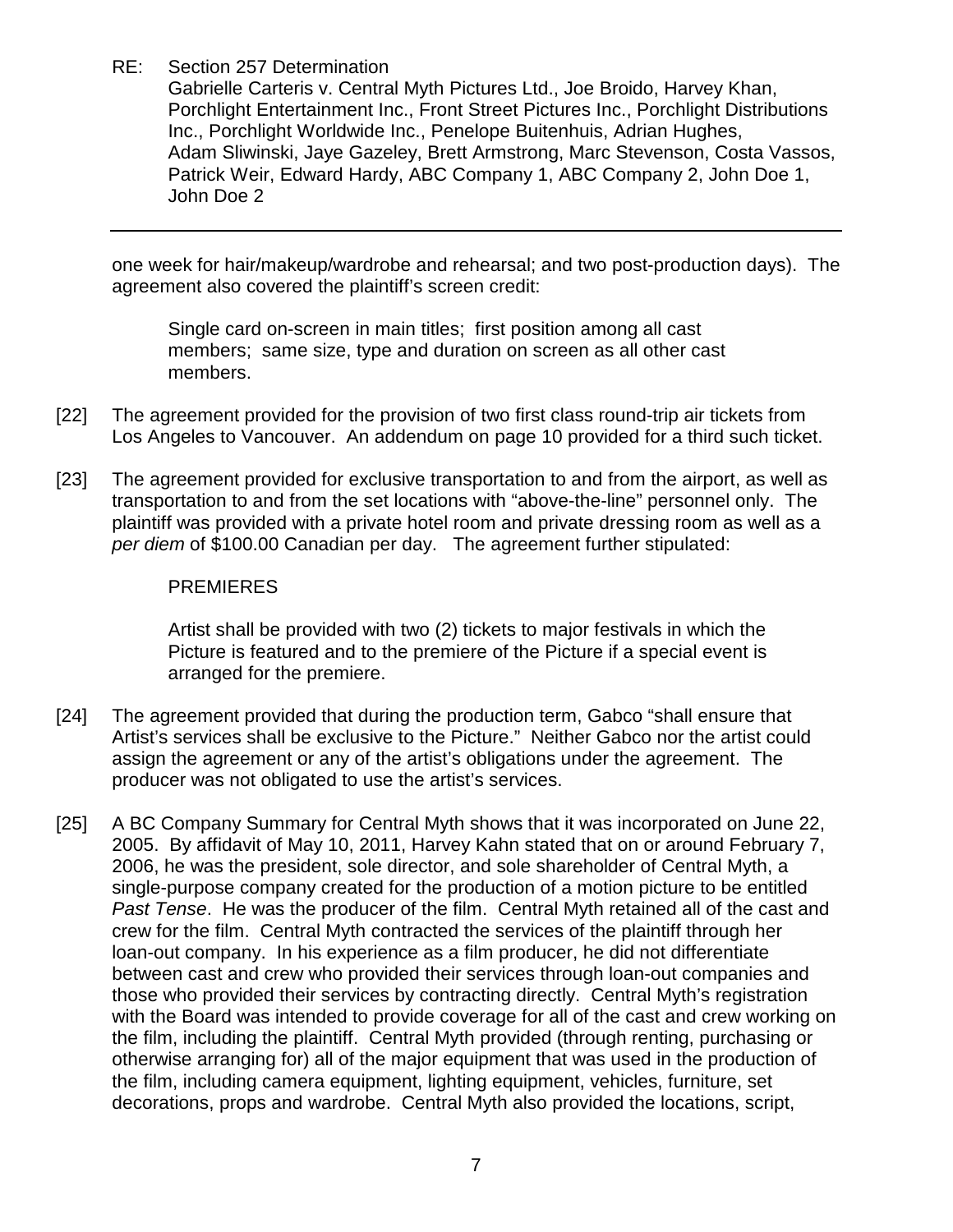Gabrielle Carteris v. Central Myth Pictures Ltd., Joe Broido, Harvey Khan, Porchlight Entertainment Inc., Front Street Pictures Inc., Porchlight Distributions Inc., Porchlight Worldwide Inc., Penelope Buitenhuis, Adrian Hughes, Adam Sliwinski, Jaye Gazeley, Brett Armstrong, Marc Stevenson, Costa Vassos, Patrick Weir, Edward Hardy, ABC Company 1, ABC Company 2, John Doe 1, John Doe 2

budget and shooting schedule for the film. Central Myth had final decision-making authority with respect to all aspects of the film. The plaintiff was retained personally, through her loan-out company, and she was to provide her services exclusively to Central Myth during the production of the film. She could not hire or subcontract other people to do her work.

- [26] In a further affidavit sworn on September 15, 2011, Kahn stated that the plaintiff was flown to Vancouver from Los Angeles at Central Myth's expense to play the lead role in the film. Because the film was produced on a tight budget, the shooting schedule was very tight. Central Myth needed to have complete control over the plaintiff's schedule. The plaintiff needed to be available for 12-hour work days, during three consecutive weeks, to shoot the film. If the plaintiff was not involved in the shooting of a particular scene, she would have been permitted to go to her trailer to relax but not to leave the vicinity of the set. In playing her role, the plaintiff had some creative and artistic discretion, but only within the confines of the script, the sets and locations, the other actors and the vision of the director (all provided by Central Myth). The plaintiff could exercise creative and artistic discretion when playing her role in the film, but this could only be done with the blessing and approval of the film's director.
- [27] The \$45,000.00 in compensation that was to be paid to Gabco was planned to be part of the overall payroll for the film. The "reportable payroll" used as the basis for Central Myth's reportable payroll for Board premiums included payments to all individuals and loan-out companies, including Gabco. Central Myth paid premiums to the Board to cover all cast and crew working on the set of the film, including the plaintiff. Central Myth did not withhold taxes when making payments to Gabco for the plaintiff's services. However, it paid "Fringes" for her in the form of a 14.8% contribution to the SAG Pension, Health and Welfare Plan.
- [28] An affidavit was provided by Penelope Buitenhuis, film director and director of Penny Films Ltd., sworn on October 17, 2011. She advised that she was providing services as a film director to Central Myth for the production of the film. She stated:
	- 4. As an actor playing the lead role in the Film, Ms. Carteris had some artistic licence in how she played that role. As an actor playing the "bad guy" role in the Film, Mr. Hughes had some artistic licence in how he played his role.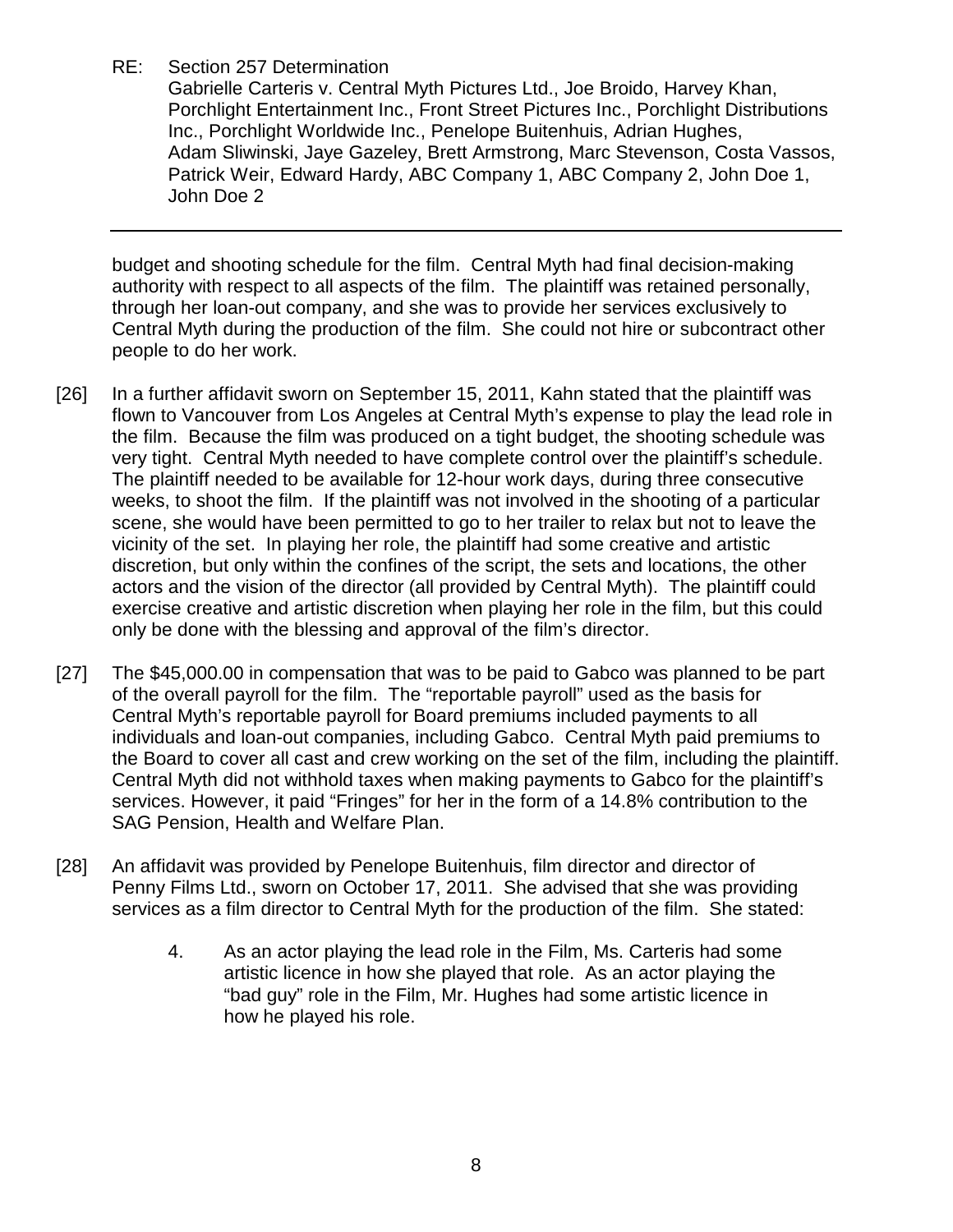Gabrielle Carteris v. Central Myth Pictures Ltd., Joe Broido, Harvey Khan, Porchlight Entertainment Inc., Front Street Pictures Inc., Porchlight Distributions Inc., Porchlight Worldwide Inc., Penelope Buitenhuis, Adrian Hughes, Adam Sliwinski, Jaye Gazeley, Brett Armstrong, Marc Stevenson, Costa Vassos, Patrick Weir, Edward Hardy, ABC Company 1, ABC Company 2, John Doe 1, John Doe 2

- 5. However, the artistic licence given to both Ms. Carteris and Mr. Hughes had to fit within my vision of the Film as a whole, and my vision for the particular scene that was being shot, as agreed to with the Film's producers.
- [29] Buitenhuis further advised that any artistic licence that the plaintiff exercised in playing her role required approval from Buitenhuis and the film's producers.
- [30] At the time of the incident on February 7, 2006, the policy set out in item AP1-1-3 of the *Assessment Manual*, entitled "Coverage under Act – Distinguishing Between Employment Relationships and Relationships Between Independent Firms," set out several "general principles." It stated that in distinguishing an employment relationship from one between independent firms, there is no single test that can be consistently applied. The policy listed nine factors to be considered (addressed under separate headings below as (a) to (i)). It further stated:

### **The major test, which largely encompasses these factors, is whether the individual doing the work exists as a business enterprise independently of the person or entity for whom the work is done.**

No business organization is completely independent of all others. It is a question of degree whether a party to a contract has a sufficient amount of independence to warrant registration as an employer. Many small parties may only contract with one or two large firms over a period of time. Yet they are often independent of the person with whom they are contracting in significant respects. For example, they must seek out and bid for their own contracts, keep their own books and records, make income tax, unemployment insurance and Canada Pension Plan deductions. They also retain the right to hire and fire their own workers and exercise control over the work performed by their workers. These factors must be considered.

Some regard must also be paid to the structure and customs of the particular industry involved. Where an industry makes much use of the contracting out of work, this should be recognized as a factor in considering applications for registration as employers by parties to contracts in those industries.

[emphasis added]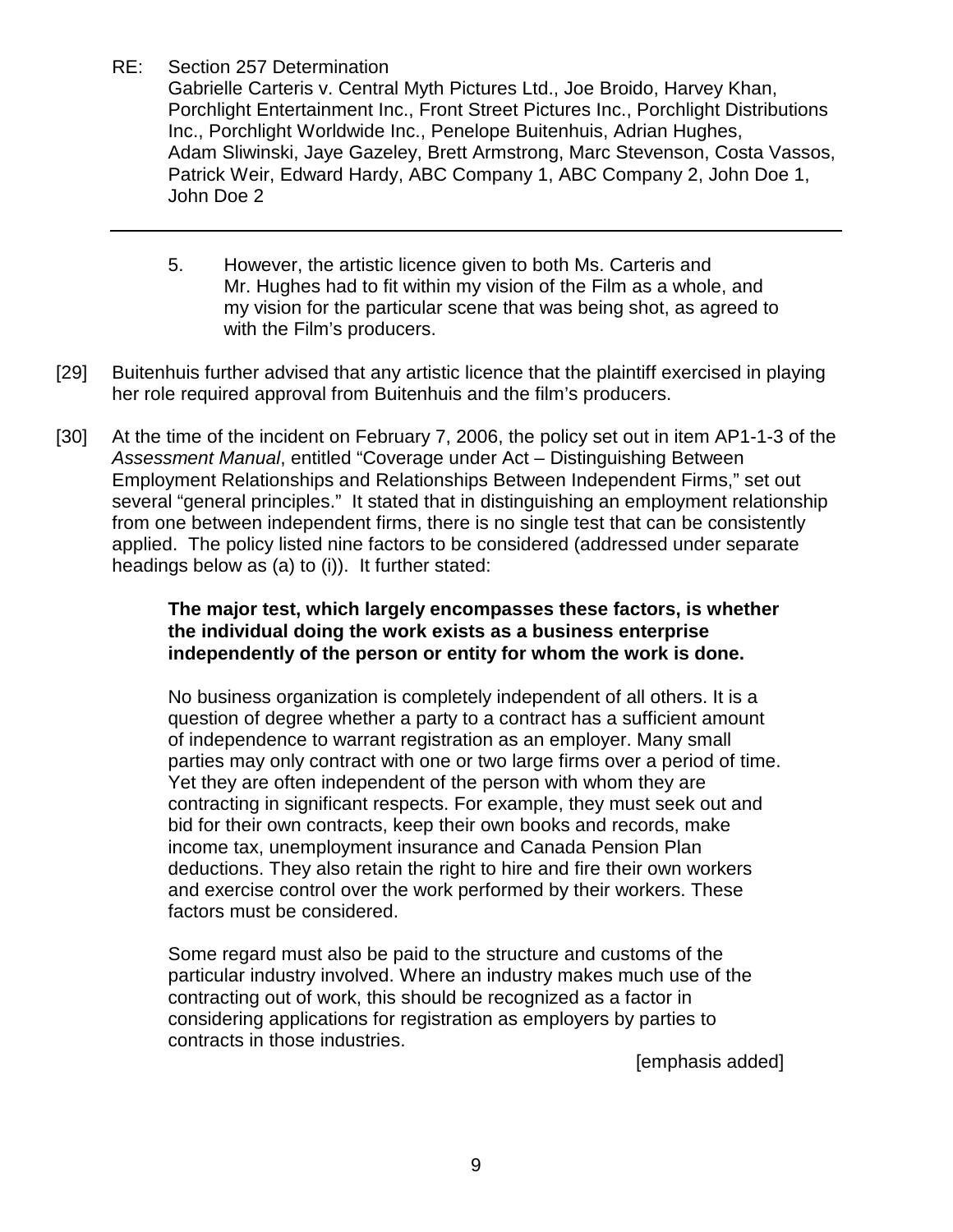Gabrielle Carteris v. Central Myth Pictures Ltd., Joe Broido, Harvey Khan, Porchlight Entertainment Inc., Front Street Pictures Inc., Porchlight Distributions Inc., Porchlight Worldwide Inc., Penelope Buitenhuis, Adrian Hughes, Adam Sliwinski, Jaye Gazeley, Brett Armstrong, Marc Stevenson, Costa Vassos, Patrick Weir, Edward Hardy, ABC Company 1, ABC Company 2, John Doe 1, John Doe 2

[31] The policy at item AP1-1-3 of the *Assessment Manual* also contained certain "specific guidelines." These included:

Parties who would be considered independent firms include:

- …
- (4) Incorporated companies unless there are circumstances indicating that the principals of the corporation are workers rather than independent firms. If such circumstances exist, a full investigation will be made and the applicant's position determined in accordance with the policies in this *Manual*. **Two common situations where corporations will not be considered independent firms are where:** 
	- **(i) the corporation is a personal service corporation, (A personal service corporation for this purpose is one where no worker other than a principal active shareholder is employed, and if the firm was not incorporated, the principal active shareholder would clearly be a worker**. If, without incorporation, the firm would be a labour contractor, it would not be considered a personal service corporation.); …

[emphasis added]

[32] We note, at this juncture, that we interpret item AP1-1-3 as first requiring consideration of the general principles set out in the policy. If the person's status is still indeterminate, consideration is then given to the specific guidelines contained in the policy. The specific guideline under (4) provides, in any event, that incorporated companies will be considered independent firms unless there are circumstances indicating that the principals of the corporation are workers rather than independent firms. If such circumstances exist, a full investigation will be made "and the applicant's position determined in accordance with the policies in this *Manual*." We read the reference to the "policies in this *Manual*" as referring to the policies concerning status determinations in general, rather than to the specific guideline. As well, we read the subsequent reference to "[t]wo common situations where corporations will not be considered independent firms" as being examples of situations in which such a conclusion may be reached, rather than requiring such a conclusion for all cases.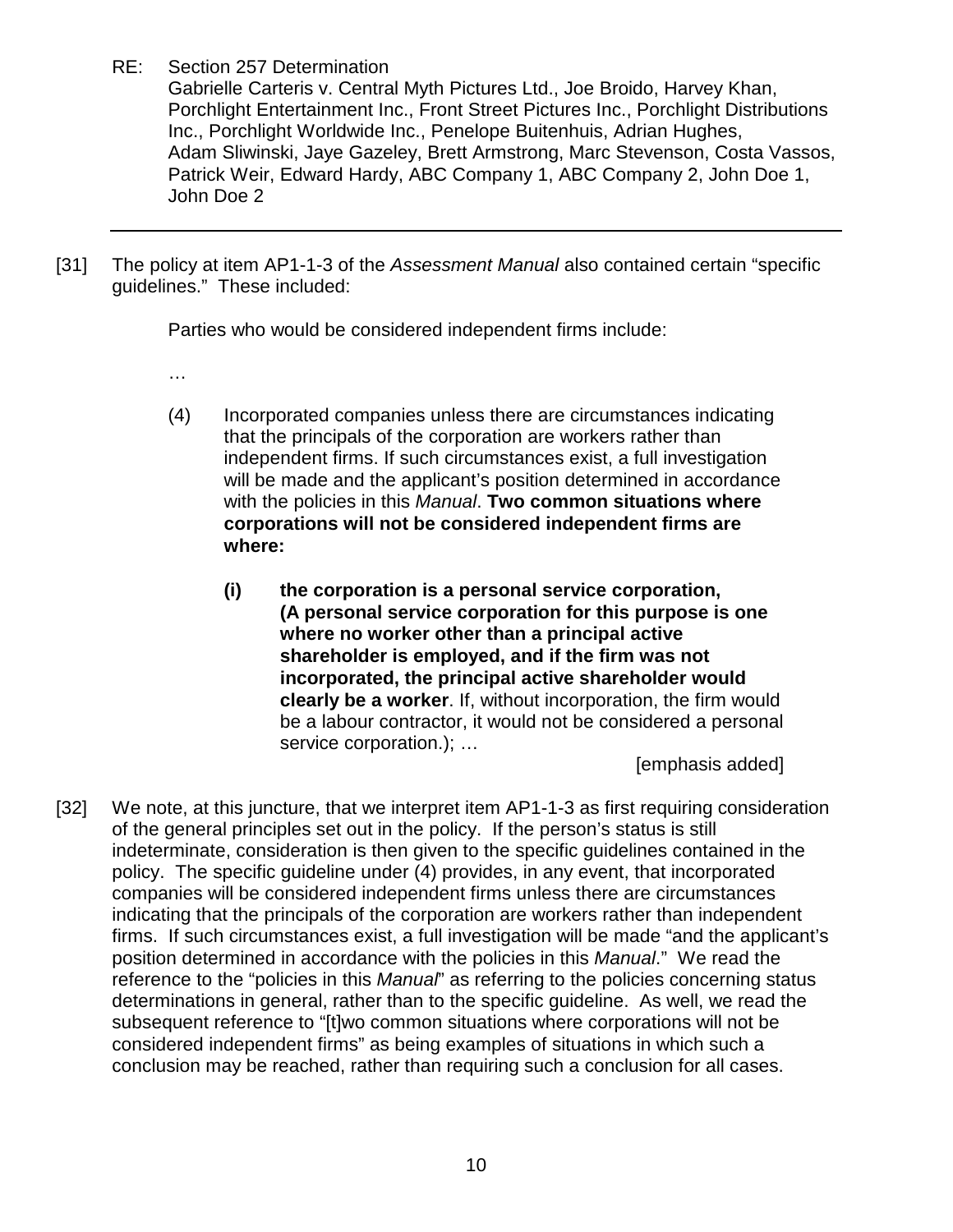Gabrielle Carteris v. Central Myth Pictures Ltd., Joe Broido, Harvey Khan, Porchlight Entertainment Inc., Front Street Pictures Inc., Porchlight Distributions Inc., Porchlight Worldwide Inc., Penelope Buitenhuis, Adrian Hughes, Adam Sliwinski, Jaye Gazeley, Brett Armstrong, Marc Stevenson, Costa Vassos, Patrick Weir, Edward Hardy, ABC Company 1, ABC Company 2, John Doe 1, John Doe 2

Accordingly, in the case of an incorporated company with no workers other than the principal active shareholder, consideration must first be given to whether the firm meets the criteria for being considered an independent firm under the general principles set out in item AP1-1-3.

- [33] The applicants cite *WCAT-2006-01131* as being instructive regarding the application of this policy. In that case, the appellant was the sole principal and shareholder of an incorporated company through which he provided services to a variety of film production companies. As stated in the underlying Review Division decision (*Review Decision #26276)*, the appellant provided lighting services to a variety of film production companies. The appellant reported that his wife worked as a bookkeeper for him on a part-time basis, earning less than \$10,000.00 per year. While working on a film set, the appellant tripped on a wire and suffered a knee injury. The appellant contended that his wife should not be considered a worker, as she provided a bookkeeping service to the worker only and this arrangement was for income splitting purposes. The WCAT panel found that the exception for personal service corporations did not apply, because the appellant employed his wife. As another worker was employed, the appellant was considered to be independent rather than being a worker (as a personal service corporation). The applicants submit that in this case, Gabco was a personal service corporation with no worker other than the plaintiff, and that the plaintiff was a worker of Central Myth. Accordingly, as the applicants argue, the plaintiff comes within the terms of the exception from the general policy that incorporated companies are considered independent firms (as a personal service corporation which did not employ any other worker).
- [34] The plaintiff cites a 1994 decision of the British Columbia Court of Appeal (BCCA) in *Walden v. Danger Bay Productions Ltd.*, [1994] B.C.J. No. 841, 114 D.L.R. (4th) 85 (*Walden*). That decision concerned two actors (Chan and Walden) who were injured in 1985 and 1986 on the set of a television series, Danger Bay. Danger Bay was an ongoing television series that filmed several episodes per year and which went from year to year. The actors' roles were of an ongoing nature. An insurance contract stated that it did not apply to any employee of Danger Bay. The insurance company denied coverage to the two actors on the basis that they were employees of Danger Bay. A trial judge found that the two actors were not employees. Upon appeal, the facts as found by the trial judge were summarized by the BCCA in paragraph 33 as follows:

**33** The facts found by Mr. Justice Wilkinson in the case under appeal can be summarized: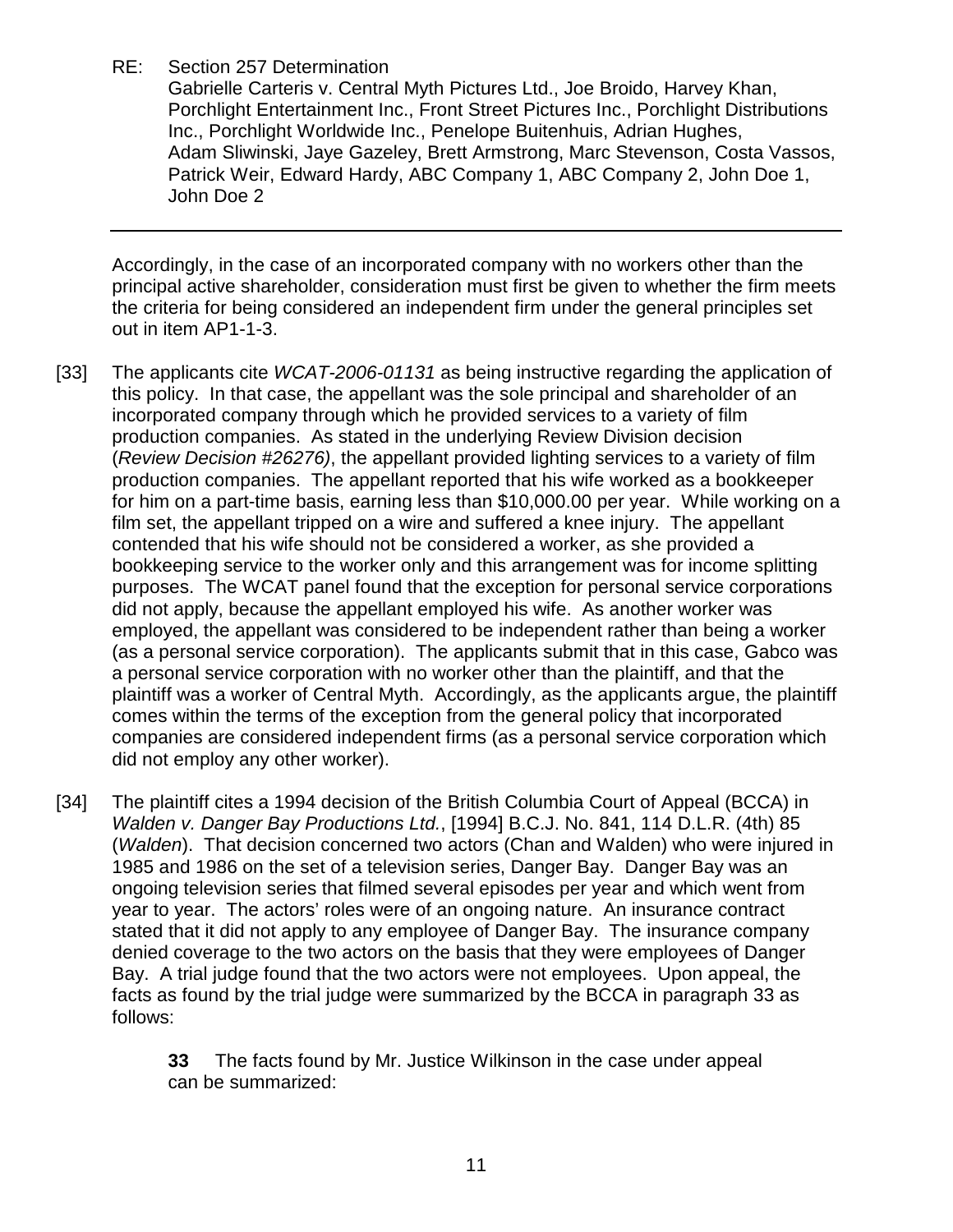Gabrielle Carteris v. Central Myth Pictures Ltd., Joe Broido, Harvey Khan, Porchlight Entertainment Inc., Front Street Pictures Inc., Porchlight Distributions Inc., Porchlight Worldwide Inc., Penelope Buitenhuis, Adrian Hughes, Adam Sliwinski, Jaye Gazeley, Brett Armstrong, Marc Stevenson, Costa Vassos, Patrick Weir, Edward Hardy, ABC Company 1, ABC Company 2, John Doe 1, John Doe 2

- (a) that with regard to control the real relationship was  $\dots$ "one of co-operation or at least attempted co-operation, not unilateral direction";
- (b) that in fact the actors actually sought and achieved other work or departures from the filming schedules;
- (c) that there was both a chance of profit and a risk of loss to the actors;
- (d) that under the ownership of tools test, the characteristics of the actors and their skills in using these characteristics were the property of the actors;
- (e) that with regard to "exclusivity" each actor was able to carry out other engagements both during the 16 or 22 weeks of filming and outside of that period.

[35] The BCCA quoted from the reasons of the trial judge as follows (in paragraph 29):

He stated his conclusions in the following passage of his reasons for judgment:

> 1) The case for Guardian is at its highest in the terminology of the written contract between the producers and the actresses. It uses the terms "employ," "employee," and "employee for hire." I am satisfied, however, that these terms are used either as indicating the party referred to, to stress the point of lack of ownership of the actor in the intellectual property of the work being produced, or are subject to admissible evidence of the practical or real relationship between the parties.

> 2) Control has been the test of longest standing. **It is particularly difficult to define or measure, in my view, when some form of art is at the centre of the relationship. Art must by its nature be somewhat unique. Witnesses for Danger Bay gave evidence of the degree of success that could be achieved by the performer in fostering her career, and the producer in achieving a successful artistic work. Both wished to be "successful" in their long-term goals. There was testimony of the efforts of the performers here to**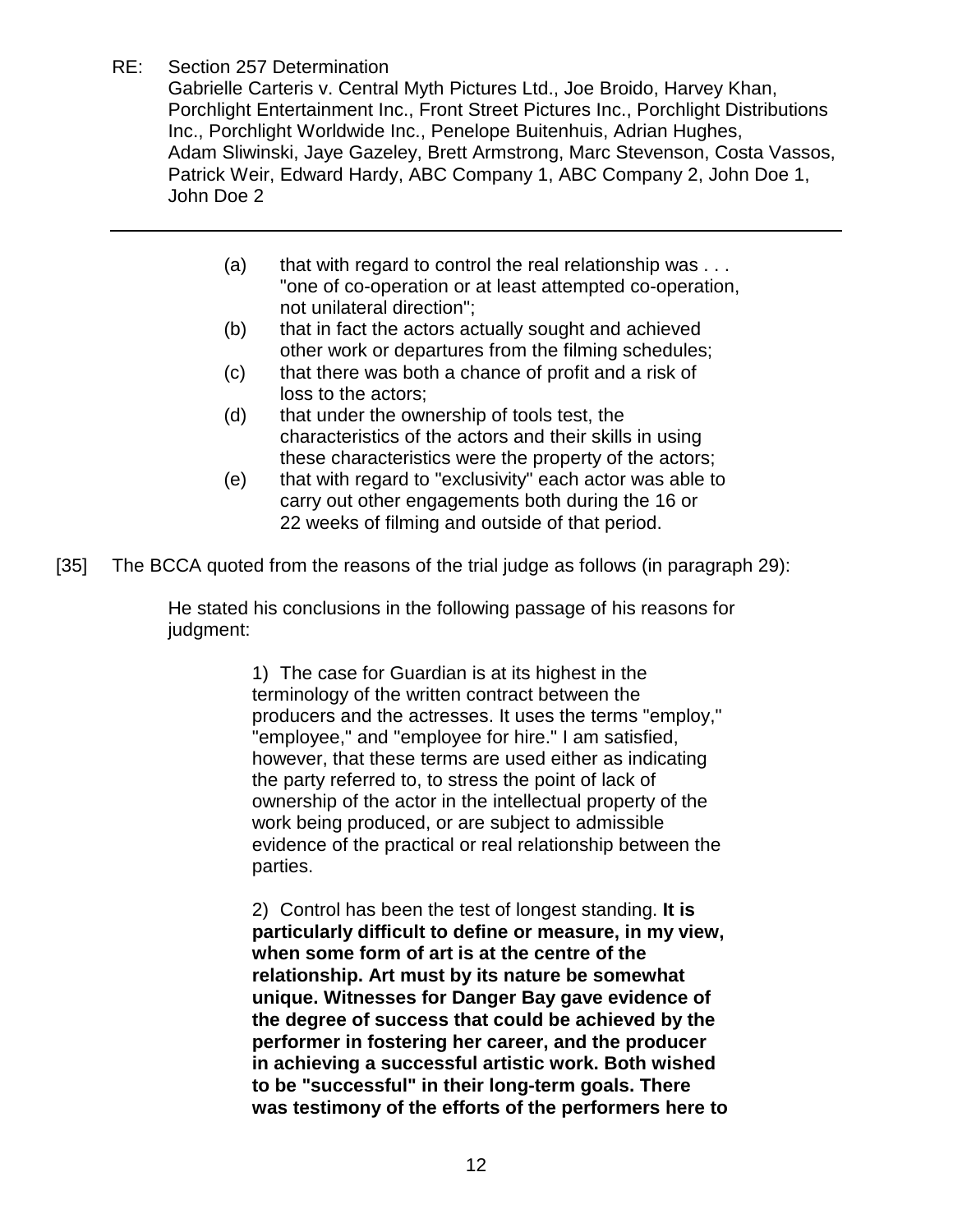Gabrielle Carteris v. Central Myth Pictures Ltd., Joe Broido, Harvey Khan, Porchlight Entertainment Inc., Front Street Pictures Inc., Porchlight Distributions Inc., Porchlight Worldwide Inc., Penelope Buitenhuis, Adrian Hughes, Adam Sliwinski, Jaye Gazeley, Brett Armstrong, Marc Stevenson, Costa Vassos, Patrick Weir, Edward Hardy, ABC Company 1, ABC Company 2, John Doe 1, John Doe 2

> **maintain their characters in the series which they were trying to develop, whether by way of input into wardrobe, script, or camera time. On some occasions this was overdone and not justified, but the production people attempted to heed the requests. Regardless of the wording of the contract, the producers acknowledged that attempting to exert ultimate control over the way in which a particular scene was played might well result in a bad or wooden performance and not achieve the goals of either party. In my view, the real relationship was one of co-operation or at least attempted co-operation, not unilateral direction.**

> **If control is looked at from the standpoint of "when and where" rather than "how," there is a dichotomy between the words of the contract and practice. The contract called for this control to be in the hands of the producer but in fact the evidence was that the actresses actively sought and achieved other work or departures from schedules.** The producers sought to accommodate them for lesser or greater periods. These included a period of up to one month in the middle of shooting in one case for Walden, and when Wong [sic] was injured, accommodation was made both for her absence and occasional return.

> 3) There was a chance of profit under the arrangements with ACTRA, the performers' organization, and by the terms of the contracts between the actresses and the producer. There was no apparent risk of loss in the contracts. Again, this perspective is skewed towards looking at the matter from the standpoint of the producer. **From the performers standpoint, the particular part is but one step in the career path. The degree of success achieved by her in the role may be just as important or more so to her career than to the series Viewed in this way, there is both a chance of profit and a risk of loss for the actress.**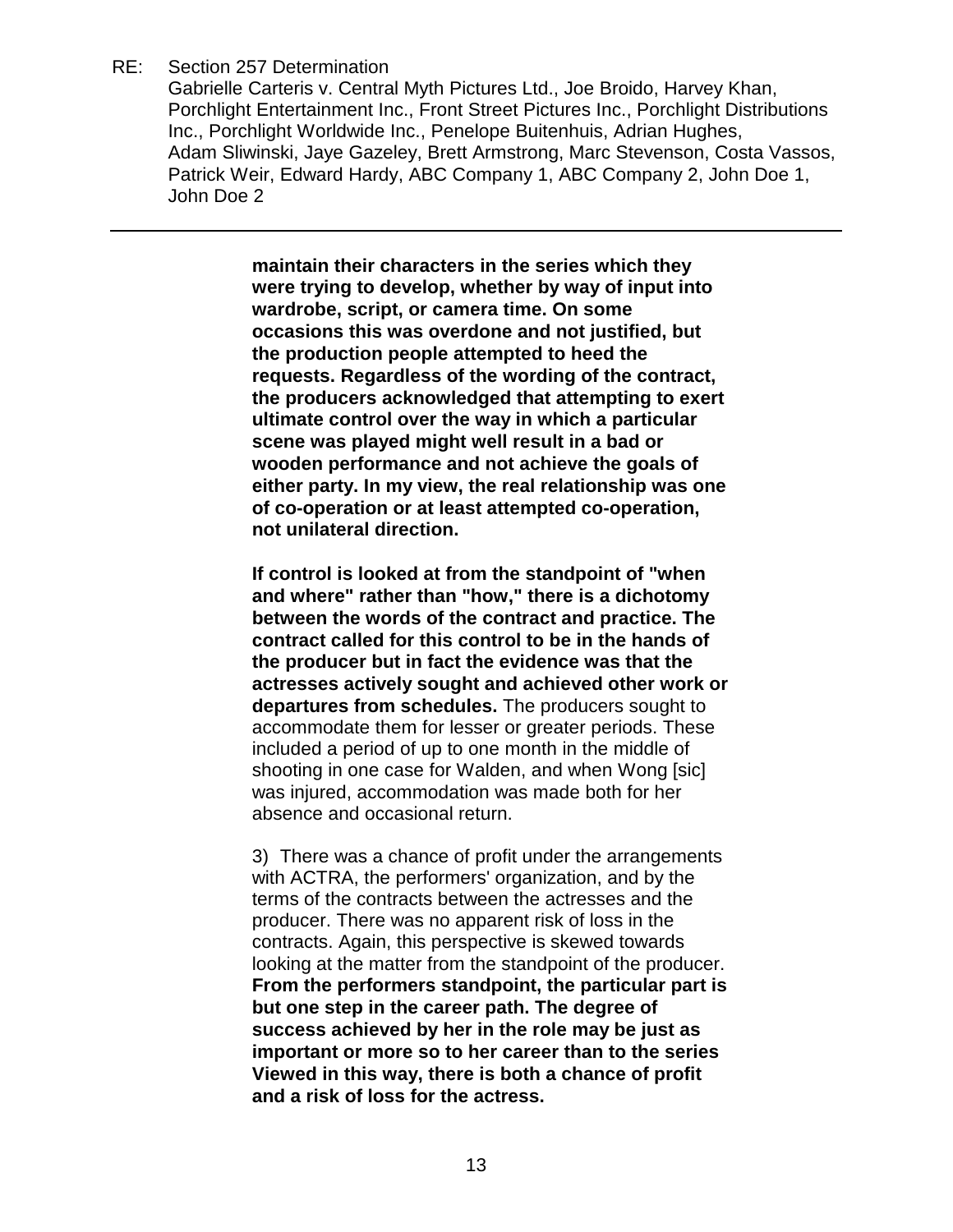Gabrielle Carteris v. Central Myth Pictures Ltd., Joe Broido, Harvey Khan, Porchlight Entertainment Inc., Front Street Pictures Inc., Porchlight Distributions Inc., Porchlight Worldwide Inc., Penelope Buitenhuis, Adrian Hughes, Adam Sliwinski, Jaye Gazeley, Brett Armstrong, Marc Stevenson, Costa Vassos, Patrick Weir, Edward Hardy, ABC Company 1, ABC Company 2, John Doe 1, John Doe 2

> 4) The ownership of tools is a traditional test although it may not be appropriate in this context. **Guardian stresses that sets, equipment, and wardrobe were all the property of the producers.** It seems to me that the former two are necessary for all the performers and the entire work; the latter was subject to a right of consultation. I **feel it would be appropriate to view the characteristics of the performers as more significant**. We heard that the producers have a view of the production as a whole and its characters. Presumably they attempt to fill the roles with actors who have the appropriate appearance and characteristics. **It would seem inappropriate to fill the role of a grandmother with a young athletic male in most instances. If the actors were employees, would it even be legal to seek persons of a certain age or sex? There is as good a case for defining such characteristics as age or sex as the tool of an actor's trade as the wardrobe used. Obviously there will be skills employed by the actor or actress in using their characteristics and their part to best advantage. In the sense set out above, the "tools" are the property of the actor.**

> 5) I have discussed the "integration" test and comments on it. In my view, some actors are an integral part of a performance and some parts are integral to the career of a performer. The evidence was that filming could be done around performers but that it causes a greater or lesser amount of inconvenience. I have not found the test to be particularly helpful in my inquiry. If it is an attempt to assess the "importance" of the retained person, it would have the effect of making the most routine job holder or employee more likely to be considered an independent contractor than those most important and able to contract independently, and those most important and able to contract independently considered as employees.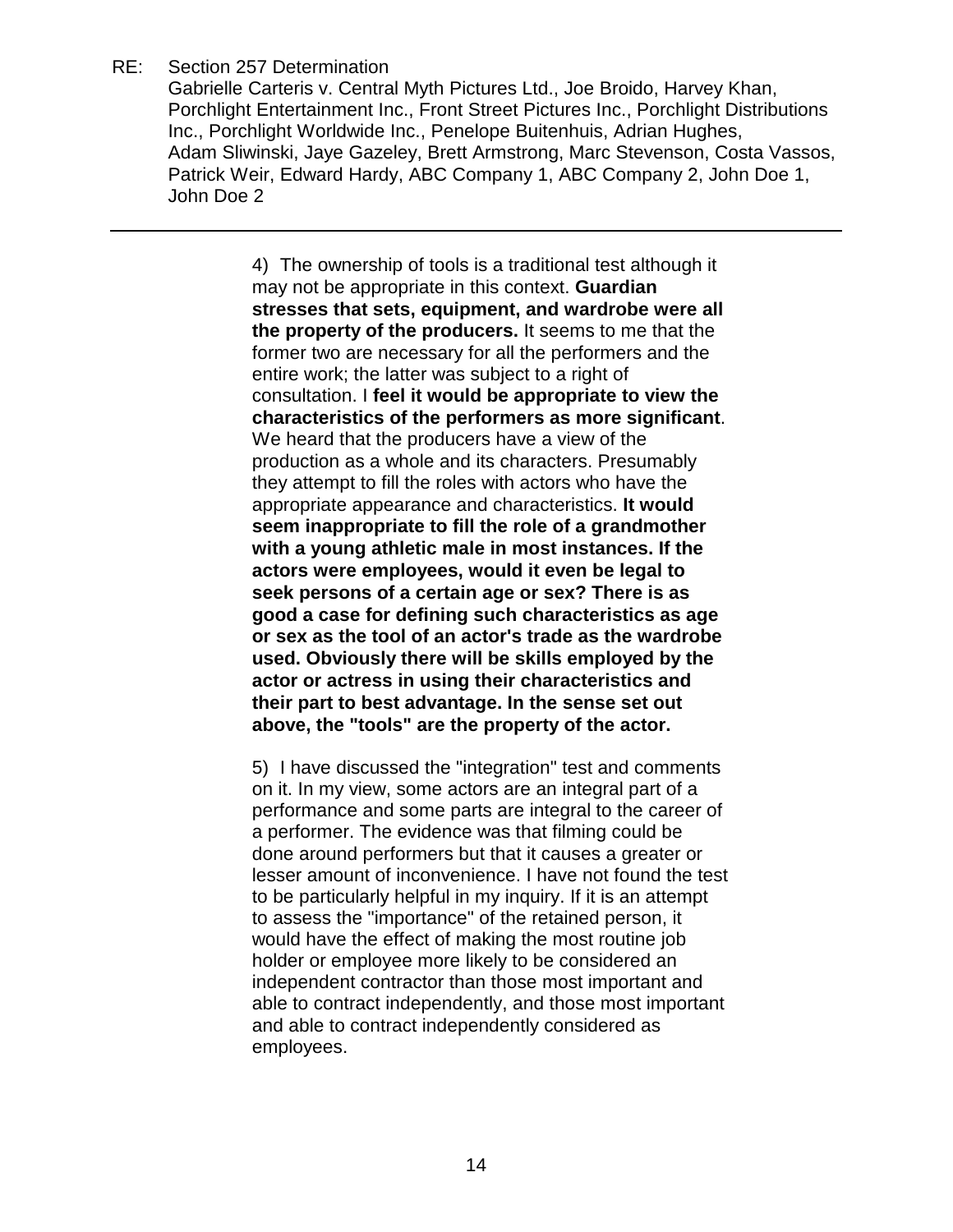Gabrielle Carteris v. Central Myth Pictures Ltd., Joe Broido, Harvey Khan, Porchlight Entertainment Inc., Front Street Pictures Inc., Porchlight Distributions Inc., Porchlight Worldwide Inc., Penelope Buitenhuis, Adrian Hughes, Adam Sliwinski, Jaye Gazeley, Brett Armstrong, Marc Stevenson, Costa Vassos, Patrick Weir, Edward Hardy, ABC Company 1, ABC Company 2, John Doe 1, John Doe 2

> 6) I feel that full-time use of services and exclusivity are more likely in the case of employees, but as with other tests, by no means conclusive. In this case the actresses were able to and did carry out other engagements and sought other engagements, both during the 16 or 22 weeks of filming and outside that period. Claims of exclusivity were minimal, and in the case of Chan, she had a minor continuing role in another series. Both actresses had agents who negotiated contracts on their behalf.

7) The "specified result" test, as I understand it, indicates that independent contractor status is more likely in the case of an agreement to achieve a specific result than to provide services generally. In my view the actresses here were doing so rather than providing services.

I have considered the cases cited by Guardian. Most deal with specific aspects of statutory or other interpretations as do those of the plaintiff. The case of MacKenzie (supra) [MacKenzie v. Jevco Insurance Management Inc. (infra)] is on point as to the subject matter, (Exclusion "e") but dealt with a stunt double to whom most of my findings would not apply.

On the whole of the evidence I am not satisfied the defendant has discharged the onus on it of establishing employment, and the tests set out above, applied to this case, indicate otherwise.

[emphasis added]

[36] The BCCA also cited (at paragraph 35) a passage from the trial judge's reasons, which stated:

> Put simply, time may show that the Danger Bay series was but a small step in the development of a career path by Chan and Walden rather than they being some part of the organization of Danger Bay.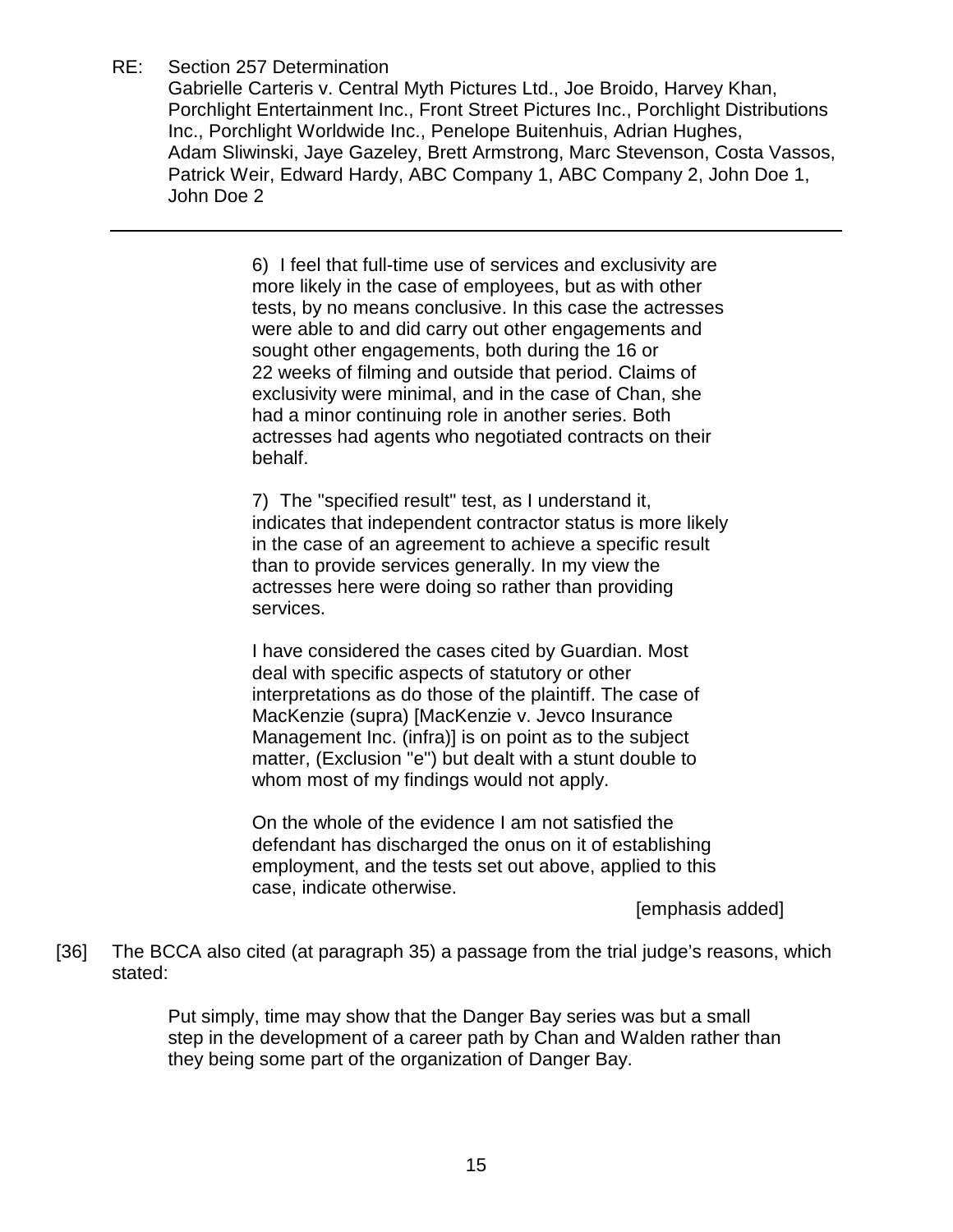Gabrielle Carteris v. Central Myth Pictures Ltd., Joe Broido, Harvey Khan, Porchlight Entertainment Inc., Front Street Pictures Inc., Porchlight Distributions Inc., Porchlight Worldwide Inc., Penelope Buitenhuis, Adrian Hughes, Adam Sliwinski, Jaye Gazeley, Brett Armstrong, Marc Stevenson, Costa Vassos, Patrick Weir, Edward Hardy, ABC Company 1, ABC Company 2, John Doe 1, John Doe 2

[37] At paragraph 40, the BCCA reasoned:

**40** Further, with regard to the facts relating to employer control, I consider that the learned trial judge applied the correct legal principles to this factor particularly in para. 2 quoted on pp. 13-14 of these reasons. The control test is no longer considered the only or conclusive test but still merits serious consideration (Montreal v. Montreal Locomotive Works Ltd. et al. at 169 and Wiebe Door Services Ltd. at 203). The working relationship between the producers and the actors demonstrated that the true level of control exercised by Danger Bay was not significant, particularly with respect to the very services which were the subject of the contract, that is, acting. **The contractual documents reserved to the producer the ability to schedule, within certain parameters, but control was subject to limits both in respect to the global scheduling of the services and the day-to-day scheduling of those services. In my opinion, Danger Bay could not exercise the kind of daily scheduling authority that an employer would typically exercise with respect to an employee.** 

[emphasis added]

- [38] The Court of Appeal dismissed the appeal.
- [39] The applicants submit that it would be an error for WCAT to rely on *Walden* in this determination. The *Walden* decision is based on the common law factors regarding what constitutes a relationship of employment versus a relationship between independent contractors. WCAT's determination requires consideration as to whether a person is a worker under the Act. The Board and WCAT have their own policy factors to be considered in this regard.
- [40] Sections 99(1) and 250(1) of the Act provide that the Board and WCAT are not bound by legal precedent. We agree that the common law authorities must be treated with caution in determining status under the Act. To a large extent, however, the factors identified as relevant in the common law context are the same or similar to those which apply under the Act. We consider that the common law authorities may thus provide useful guidance. At the same time, the policies may provide particular guidance in the workers' compensation context and WCAT is bound to apply a policy which is applicable. For example, in some cases the application of the policy at AP1-1-7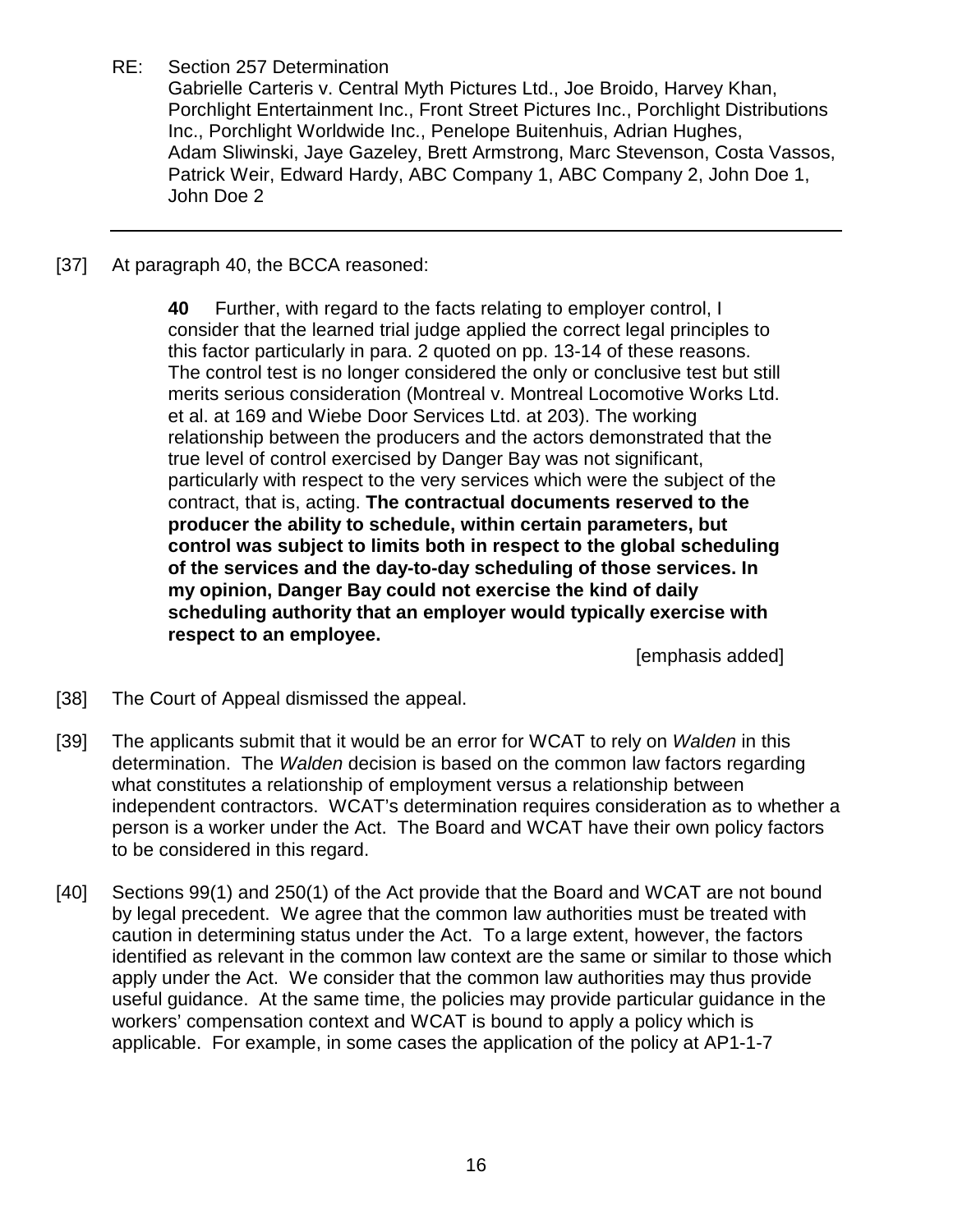Gabrielle Carteris v. Central Myth Pictures Ltd., Joe Broido, Harvey Khan, Porchlight Entertainment Inc., Front Street Pictures Inc., Porchlight Distributions Inc., Porchlight Worldwide Inc., Penelope Buitenhuis, Adrian Hughes, Adam Sliwinski, Jaye Gazeley, Brett Armstrong, Marc Stevenson, Costa Vassos, Patrick Weir, Edward Hardy, ABC Company 1, ABC Company 2, John Doe 1, John Doe 2

concerning labour contractors may lead to a different result. The policy at AP1-1-3 of the *Assessment Manual* provides:

The Board, for the purposes of the *Act*, has the exclusive power under section 96(1) to determine status. The Board's jurisdiction cannot be excluded by private agreement between two parties, whether the agreement does this expressly, or indirectly by labelling the parties as independent operators (who would therefore be independent firms). The Board makes its own judgment of their status, having regard to the terms of the contract and the operational routines of the relationship. However, decisions made by the Board are for workers' compensation purposes only and have no binding authority under other statutes.

[41] Larson's *Workers' Compensation Law*, Lexus Nexus Mathew Bender Online (Larson), provides a reasoned explanation as to why the determinations of status at common law and under workers' compensation legislation may differ. In Chapter 60, Larson states:

> **The term "employee" is defined by most statutes to include every person in the service of another under any contract of hire, express or implied. Judicial application of this definition to workmen's compensation status problems generally follows the tests worked out by common law distinguishing servants from independent contractors for vicarious liability questions. However, a recognition of the difference between compensation law and vicarious liability in the purpose and function of the employment concept has been reflected both in statutory extensions of the term "employee" beyond the common-law concept and in a gradual broadening of the interpretation of the term to bring within compensation coverage borderline classes for whom compensation protection is appropriate and practical.**

[emphasis in original]

[42] At §60.04[2], Larson explains:

[2] Compensation Versus Common-Law Purpose

The source of most of the difficulty in adopting bodily the common-law definition of servant for compensation purposes can now be easily explained, in terms of the above analysis: *The basic purpose for which the*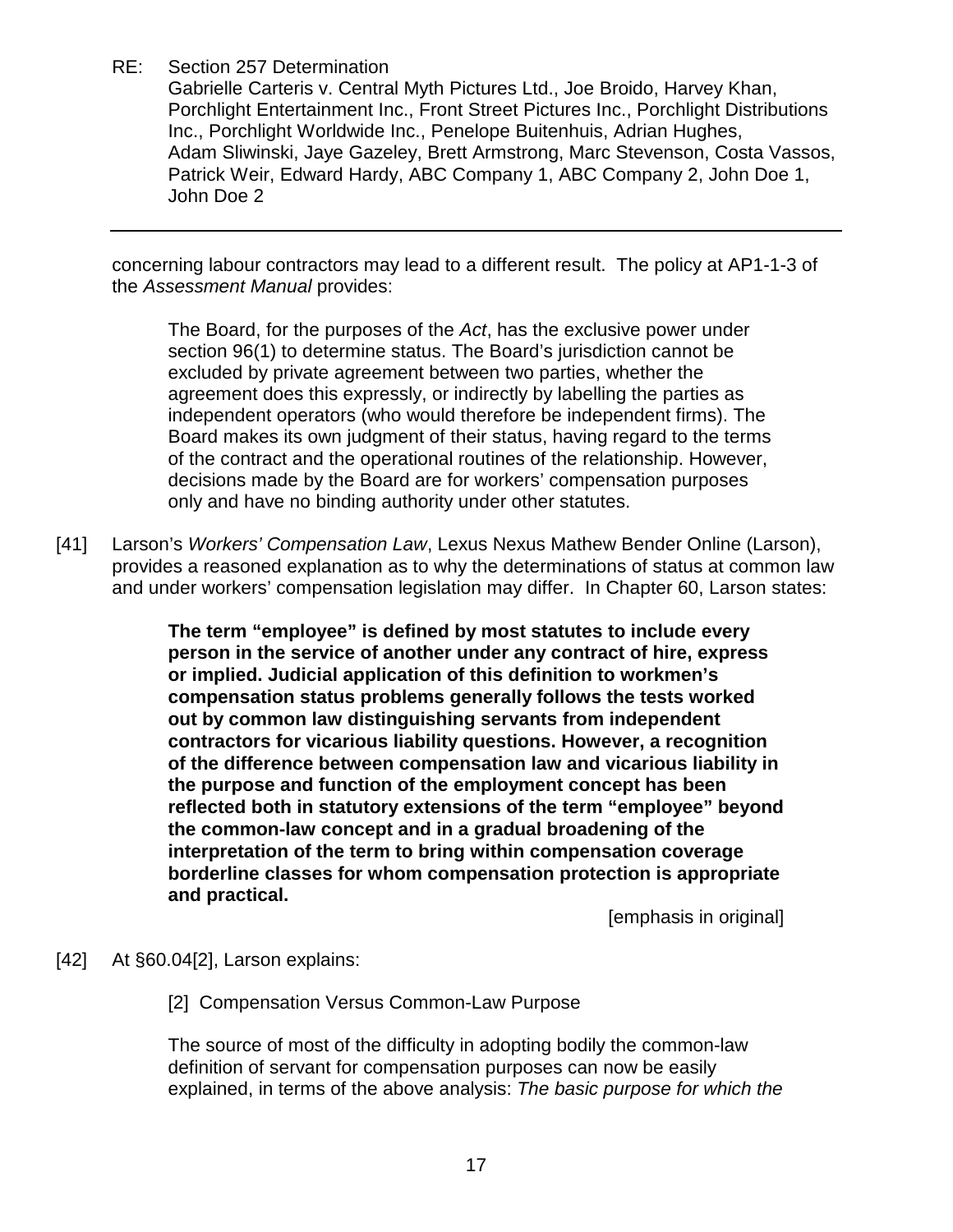Gabrielle Carteris v. Central Myth Pictures Ltd., Joe Broido, Harvey Khan, Porchlight Entertainment Inc., Front Street Pictures Inc., Porchlight Distributions Inc., Porchlight Worldwide Inc., Penelope Buitenhuis, Adrian Hughes, Adam Sliwinski, Jaye Gazeley, Brett Armstrong, Marc Stevenson, Costa Vassos, Patrick Weir, Edward Hardy, ABC Company 1, ABC Company 2, John Doe 1, John Doe 2

*definition is used in compensation law is entirely different from the common-law purpose.* 

The "servant" concept at common law performed one main function: to delimit the scope of a master's vicarious tort liability. This tort liability arose out of detailed activities carried on by the servant, resulting in some kind of harm to a third person. The extent to which the employer had a right to control these detailed activities was thus highly relevant to the question whether the employer ought to be legally liable for them. If I ship a load of goods on a truck, having the right to control the speed and manner of the driving, and if the speed or manner of driving figures in the accident, there is an obvious connection between the right to control that detail and the final liability; while if I turn my goods over to Parcel Delivery Service, I have nothing whatever to say about the details of their performance and therefore should have no liability if an accident comes about because of negligence as to one of these details. True, I am liable for the employee-trucker even if he exceeds the speed which I commanded him to observe, but note that I had the right to control the speed, and if I was unable to exercise it effectively that is no concern of one who is injured by an activity under my control.

By contrast, compensation law is concerned not with injuries *by* the employee in his detailed activities, but with injuries *to* him as a result not only of his own activities (controlled by the employer as to details) but of those of co-employees, independent contractors and other third persons (some controlled by the employer, and others not). To this issue, the right of control of details of his work has no such direct relation as it has to the issue of vicarious tort liability. So, to continue the example of a truck driver, if I regularly, year in and year out, engage an individual trucker to transport logs from my woods to my lumber mill, which is an integral part of my lumbering operation, paying him or her by the load, and reserving no right of control over the details of his work, it is quite possible that this person is as appropriate a subject for compensation protection as any worker that could be found. The driver is taking a regular and continuous part in the manufacture of my product; the work is hazardous; the rate of pay is such that the driver cannot be expected to bear the cost of industrial accident; and his or her place in the industrial process is not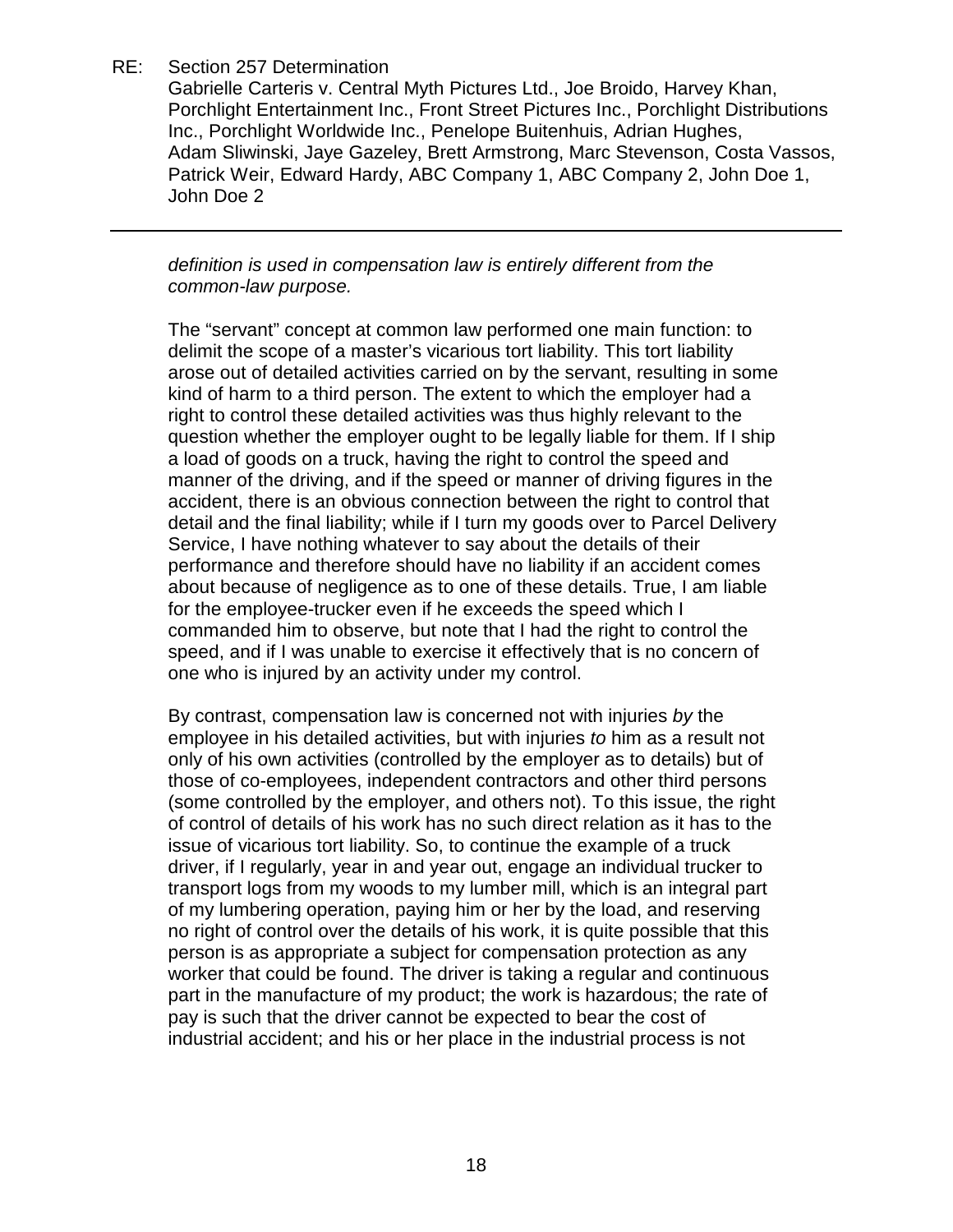Gabrielle Carteris v. Central Myth Pictures Ltd., Joe Broido, Harvey Khan, Porchlight Entertainment Inc., Front Street Pictures Inc., Porchlight Distributions Inc., Porchlight Worldwide Inc., Penelope Buitenhuis, Adrian Hughes, Adam Sliwinski, Jaye Gazeley, Brett Armstrong, Marc Stevenson, Costa Vassos, Patrick Weir, Edward Hardy, ABC Company 1, ABC Company 2, John Doe 1, John Doe 2

such that the risk of injury could otherwise be distributed. In every respect the driver is the kind of worker for whose benefit the compensation act was thought necessary. Should he or she be deprived of compensation because of the vicarious-liability requirement of control of the details of the work?

[43] In *Joey's Delivery Service v. New Brunswick (Workplace Health, Safety and Compensation Commission)* (2001), 201 D.L.R. (4th) 450, (C.A.) leave to appeal denied, [2001] S.C.C.A. No. 425 (*Joey's*), the New Brunswick Court of Appeal found that a purposive approach in determining status under the Act may further the purposes of the Act:

> **98** Finally, it is necessary to deal with the application of the "mischief rule" or "purposive approach" to classification of working relationships. Bluntly stated, this factor applies on the understanding that most legislative schemes that distinguish between employees and independent contractors are directed at providing needed benefits to employees. Therefore, it is understandable that the law should lean towards classification as an employee, at least in those cases where conventional analysis leads to an indeterminate conclusion. Everyone is aware that it is to the benefit of employers to outsource work traditionally undertaken by employees and this is the mischief that decision-makers must consider.

[44] In *Joey's*, the Court of Appeal further reasoned:

**100** It is true that some workers willingly accept the financial risks to which independent contractors are exposed if work is no longer available. There are advantages to carrying on business for oneself. For example, there are tax write-offs not available to employees and the remuneration received as an independent contractor may enable the self-employed to make adequate provision for retirement and other insurance type benefits. In short, not all workers are opposed to classification as independent contractors and for good reason.

**101** The real task is to isolate those cases in which the employer is effectively exploiting workers, that is, cases in which no discernible advantage accrues to those whom the employer has labeled "independent contractor". Perhaps it is not surprising that very few classification cases involve highly skilled workers or home-based entrepreneurs. Much of the jurisprudence has been concerned with the legal status of those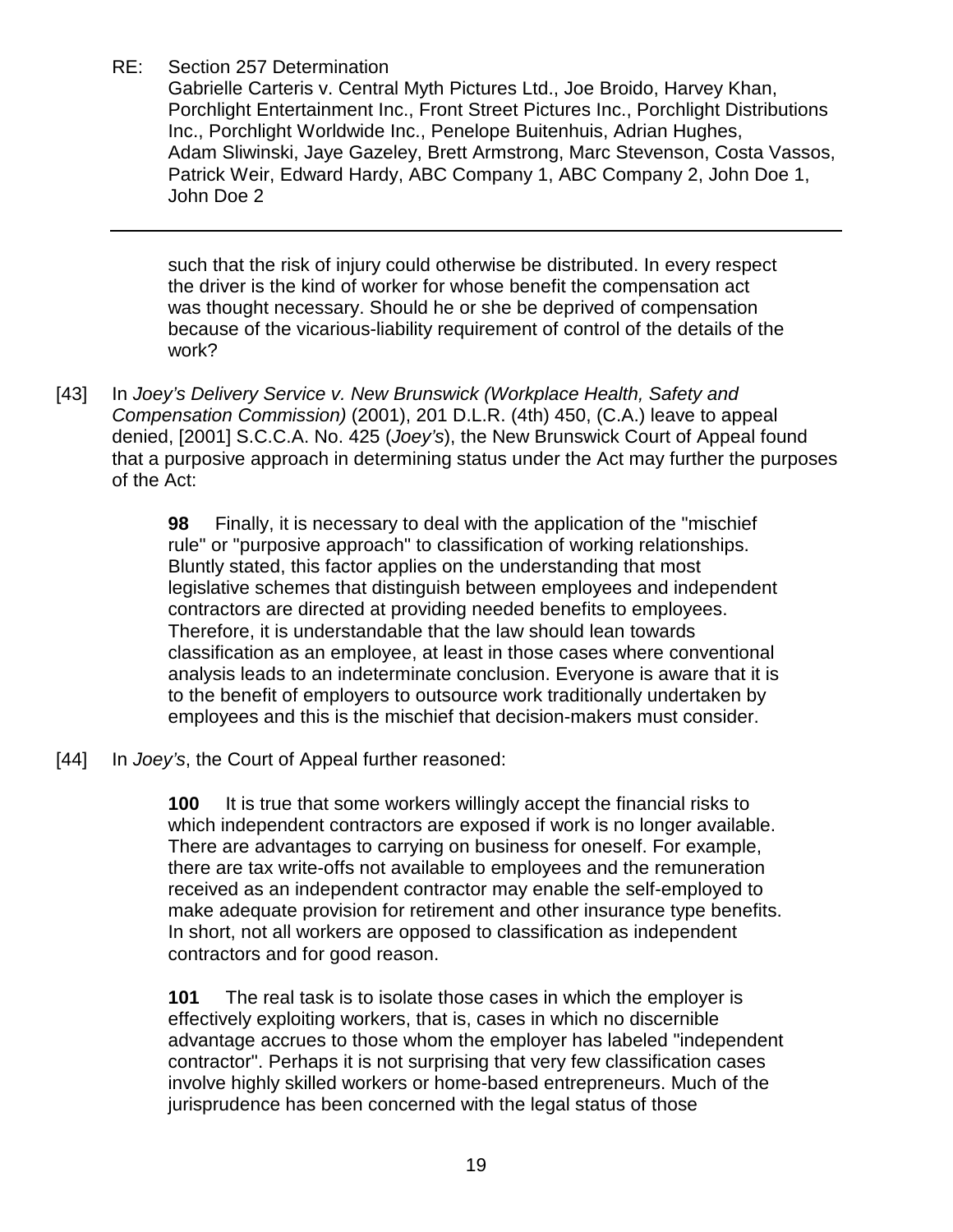Gabrielle Carteris v. Central Myth Pictures Ltd., Joe Broido, Harvey Khan, Porchlight Entertainment Inc., Front Street Pictures Inc., Porchlight Distributions Inc., Porchlight Worldwide Inc., Penelope Buitenhuis, Adrian Hughes, Adam Sliwinski, Jaye Gazeley, Brett Armstrong, Marc Stevenson, Costa Vassos, Patrick Weir, Edward Hardy, ABC Company 1, ABC Company 2, John Doe 1, John Doe 2

possessing a driver's license and a vehicle. Presumably, persons falling within the first category are better able to look after their own economic interests than those who come within the second. This is why the purposive or mischief factor or approach cannot be ignored.

- [45] The decision in *Walden* is of particular interest as it concerned the status of actors. However, the facts in that case were somewhat different, as the television series went from year to year and there were limitations on Danger Bay's scheduling rights over the actors. The decision in that case may be distinguished on that basis. Further, the decision concerning the actors' status was for the purpose of determining entitlement under an insurance contract, rather than for the purpose of determining status under the Act.
- [46] Prior to 1994, "player, performers and similar artists" were expressly excluded from coverage under the Act. Prior to January 1, 1994, section 2(2) of the Act provided:

…this Part does not apply to

- (a) persons whose employment is of a casual nature and who are employed otherwise than for the purposes of the employer's trade or business;
- (b) **players, performers and similar artists**;
- (c) outworkers
- (d) members under 19 years of age of the employer's family, or his spouse; and
- (e) employers with no place of business in the Province who temporarily carry on business in the Province but do not employ a worker resident in the Province.

[emphasis added]

[47] These exemptions were removed from the Act pursuant to the January 1, 1994 amendments aimed at providing universal coverage to workers (apart from those exempted by order of the Board). Effective January 1, 1994, section 2(1) provided:

> This Part applies to all employers, as employers, and all workers in British Columbia except employers or workers exempted by order of the board.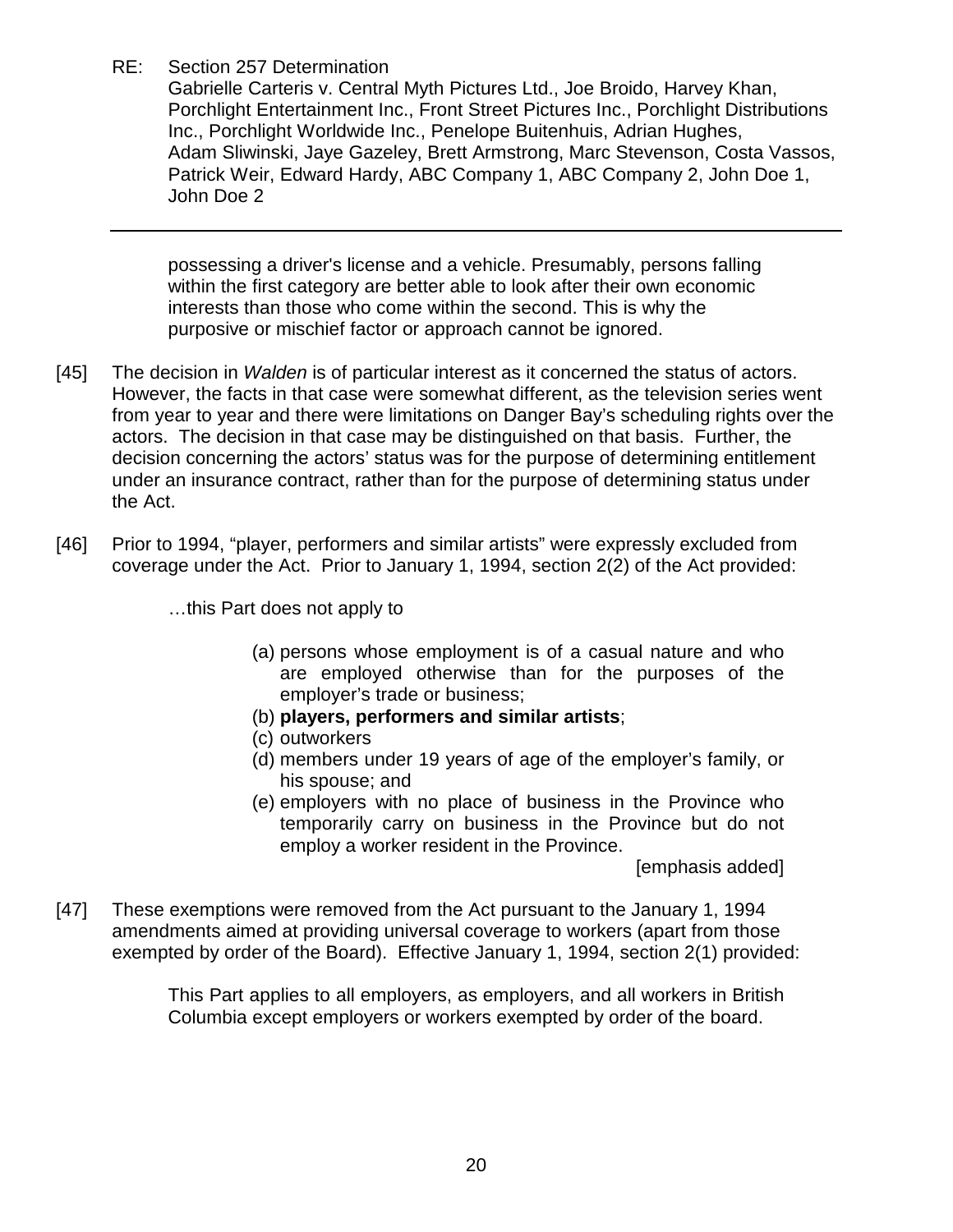Gabrielle Carteris v. Central Myth Pictures Ltd., Joe Broido, Harvey Khan, Porchlight Entertainment Inc., Front Street Pictures Inc., Porchlight Distributions Inc., Porchlight Worldwide Inc., Penelope Buitenhuis, Adrian Hughes, Adam Sliwinski, Jaye Gazeley, Brett Armstrong, Marc Stevenson, Costa Vassos, Patrick Weir, Edward Hardy, ABC Company 1, ABC Company 2, John Doe 1, John Doe 2

[48] A leading case regarding status determinations, in the context of determining the scope of a company's vicarious liability, is the Supreme Court of Canada (SCC) decision in *671122 Ontario Ltd. v. Sagaz Industries Canada Inc*., [2001] 2 S.C.R. 983, (2001), 204 D.L.R. (4th) 542 (*Sagaz*). The SCC reasoned at paragraphs 46 to 48:

> **46** In my opinion, there is no one conclusive test which can be universally applied to determine whether a person is an employee or an independent contractor. Lord Denning stated in Stevenson Jordan, supra, that it may be impossible to give a precise definition of the distinction (p. 111) and, similarly, Fleming observed that "no single test seems to yield an invariably clear and acceptable answer to the many variables of ever changing employment relations ..." (p. 416). Further, I agree with MacGuigan J.A. in Wiebe Door, at p. 563, citing Atiyah, supra, at p. 38, that what must always occur is a search for the total relationship of the parties:

 [I]t is exceedingly doubtful whether the search for a formula in the nature of a single test for identifying a [page1005] contract of service any longer serves a useful purpose.... The most that can profitably be done is to examine all the possible factors which have been referred to in these cases as bearing on the nature of the relationship between the parties concerned. Clearly not all of these factors will be relevant in all cases, or have the same weight in all cases. Equally clearly no magic formula can be propounded for determining which factors should, in any given case, be treated as the determining ones.

**47** Although there is no universal test to determine whether a person is an employee or an independent contractor, I agree with MacGuigan J.A. that a persuasive approach to the issue is that taken by Cooke J. in Market Investigations, supra. **The central question is whether the person who has been engaged to perform the services is performing them as a person in business on his own account. In making this determination, the level of control the employer has over the worker's activities will always be a factor. However, other factors to consider include whether the worker provides his or her own equipment, whether the worker hires his or her own helpers, the degree of financial risk taken by the worker, the degree of responsibility for investment and management held by the worker,**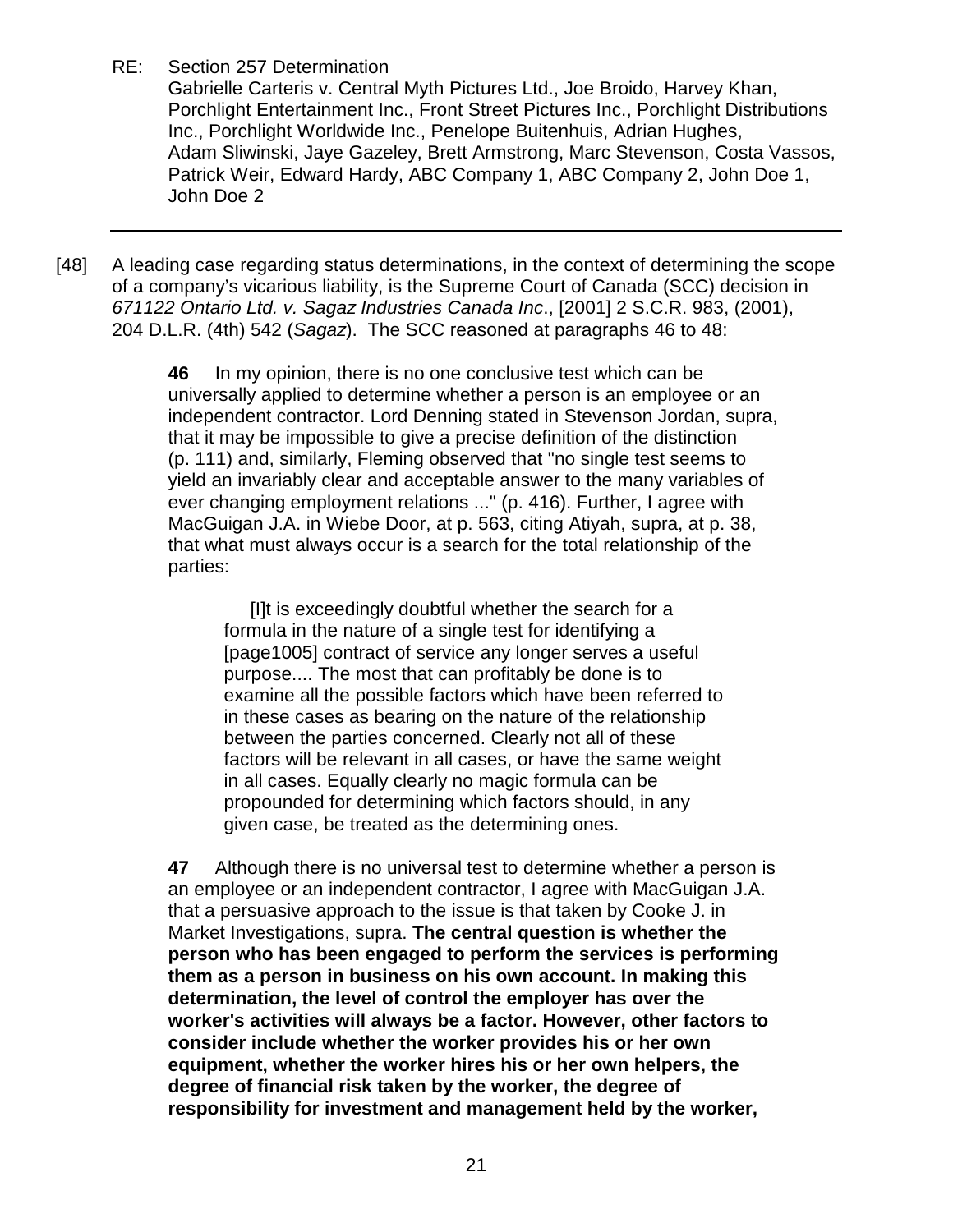Gabrielle Carteris v. Central Myth Pictures Ltd., Joe Broido, Harvey Khan, Porchlight Entertainment Inc., Front Street Pictures Inc., Porchlight Distributions Inc., Porchlight Worldwide Inc., Penelope Buitenhuis, Adrian Hughes, Adam Sliwinski, Jaye Gazeley, Brett Armstrong, Marc Stevenson, Costa Vassos, Patrick Weir, Edward Hardy, ABC Company 1, ABC Company 2, John Doe 1, John Doe 2

**and the worker's opportunity for profit in the performance of his or her tasks.** 

**48 It bears repeating that the above factors constitute a non-exhaustive list, and there is no set formula as to their application. The relative weight of each will depend on the particular facts and circumstances of the case.** 

[emphasis added]

- [49] We have considered the nine factors listed in the policy at AP1-1-3 of the *Assessment Manual* as follows (taking into account the parties' submissions on these points):
	- *(a) whether the services to be performed are essentially services of labour*
- [50] As the plaintiff deposed in her affidavit, "[t]he nature and direction of filming is artistic, organic and collaborative in nature." The applicants acknowledge that the plaintiff had some creative and artistic discretion over the way she was to play her role. The applicants submit that the plaintiff provided skilled labour within a framework that was entirely organized and controlled by Central Myth.
- [51] The plaintiff did provide her own pyjamas for one scene. We consider that the provision of such materials was merely incidental in nature. In general, the plaintiff was not providing materials. We find that her services as an actor were essentially services of labour.
	- *(b) the degree of control exercised over the individual doing the work by the person or entity for whom the work is done*
- [52] Given the tight shooting schedule and the short time period involved (18 days), we find that Central Myth exerted near complete control over the plaintiff's work time during the period covered by the contract, including things associated with the daily shooting of the film: her call times and set locations. At the same time, however, we note that the plaintiff was in a position to negotiate for some personal time during this period. The addendum to the contract between the plaintiff and Central Myth provided that the producer agreed to release the artist on the evening of February 7, 2006 and required her to be back on the morning of February 9, 2006, and to release the artist on the evening of February 14, 2006 and required her to be back on the morning of February 16, 2006. Accordingly, the plaintiff had sufficient bargaining power to negotiate two personal days during the shooting schedule.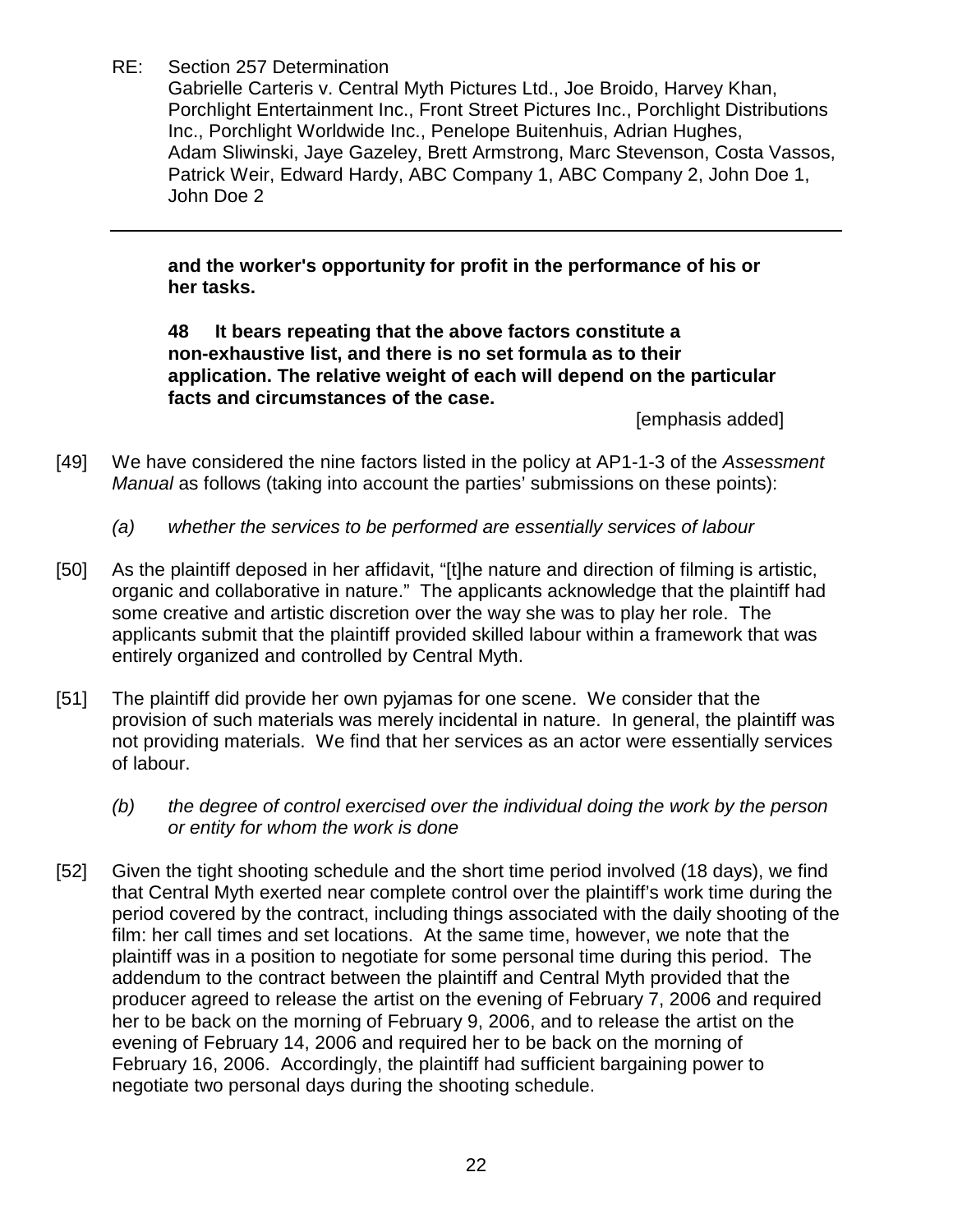Gabrielle Carteris v. Central Myth Pictures Ltd., Joe Broido, Harvey Khan, Porchlight Entertainment Inc., Front Street Pictures Inc., Porchlight Distributions Inc., Porchlight Worldwide Inc., Penelope Buitenhuis, Adrian Hughes, Adam Sliwinski, Jaye Gazeley, Brett Armstrong, Marc Stevenson, Costa Vassos, Patrick Weir, Edward Hardy, ABC Company 1, ABC Company 2, John Doe 1, John Doe 2

- [53] In addition, we note the plaintiff's evidence regarding her input with respect to makeup, the lighting on the set, and what lenses were used on the camera. This evidence demonstrates the plaintiff had a degree of control.
- [54] We accept the applicants' evidence that ultimate control rested with Central Myth. We further agree, however, with the trial judge's reasoning in *Walden* regarding the difficulty in evaluating "control" in relation to an artistic endeavour. The premiums paid to obtain the services of star performers relate to aspects of their acting abilities which they bring to a role. Moreover, we accept that the plaintiff had a degree of creative and artistic discretion in playing her role in the film, subject to the director's approval. Accordingly, the evidence is mixed on this point.
	- *(c) whether the individual doing the work might make a profit or loss*
- [55] The plaintiff's compensation was fixed. Gabco was guaranteed payment of \$45,000.00, even if Central Myth decided not to use the plaintiff's services (subject to payment of commission to Laina Cohn and related expenses). In that sense, there was little opportunity for profit or loss. However, we agree with the reasoning of the trial judge in *Walden* that an actor's performance in a particular role may be just one step in the actor's career path. Accordingly, there is an opportunity for profit or loss in respect of the performance of an actor, to the extent this includes the success or failure of the film, the public reaction to the actor's performance in the film, and the effect of these on the actor's career. This is reinforced by the fact that the plaintiff's contract with Central Myth made provision for her in the film's screen credits, listing her in first place among all the cast members. As such, we find that the plaintiff, by acting in *Past Tense*, was subject to a high risk of profit or loss.
	- *(d) whether the individual doing the work or the person or entity for whom the work is done provides the major equipment*
- [56] Central Myth provided all the major equipment necessary to the making of the film (such as camera equipment, sets and script). However, in *Walden*, the trial judge characterized the actors' personal characteristics as being the tools of the actor's trade and as being the property of the actor. In the case of a well-known actor, it may also be considered that they bring their reputation and drawing-power to a film. This is supported by the provisions of the contract giving Central Myth licence to use the artist's name, likeness, voice and biography for the purposes of advertising the film. It is also consistent with the contractual provision giving the plaintiff the right, for all gallery and setup photographs, to disapprove of 50% of the photographs in each setup in which she appears alone and up to 75% of the photographs in each setup in which she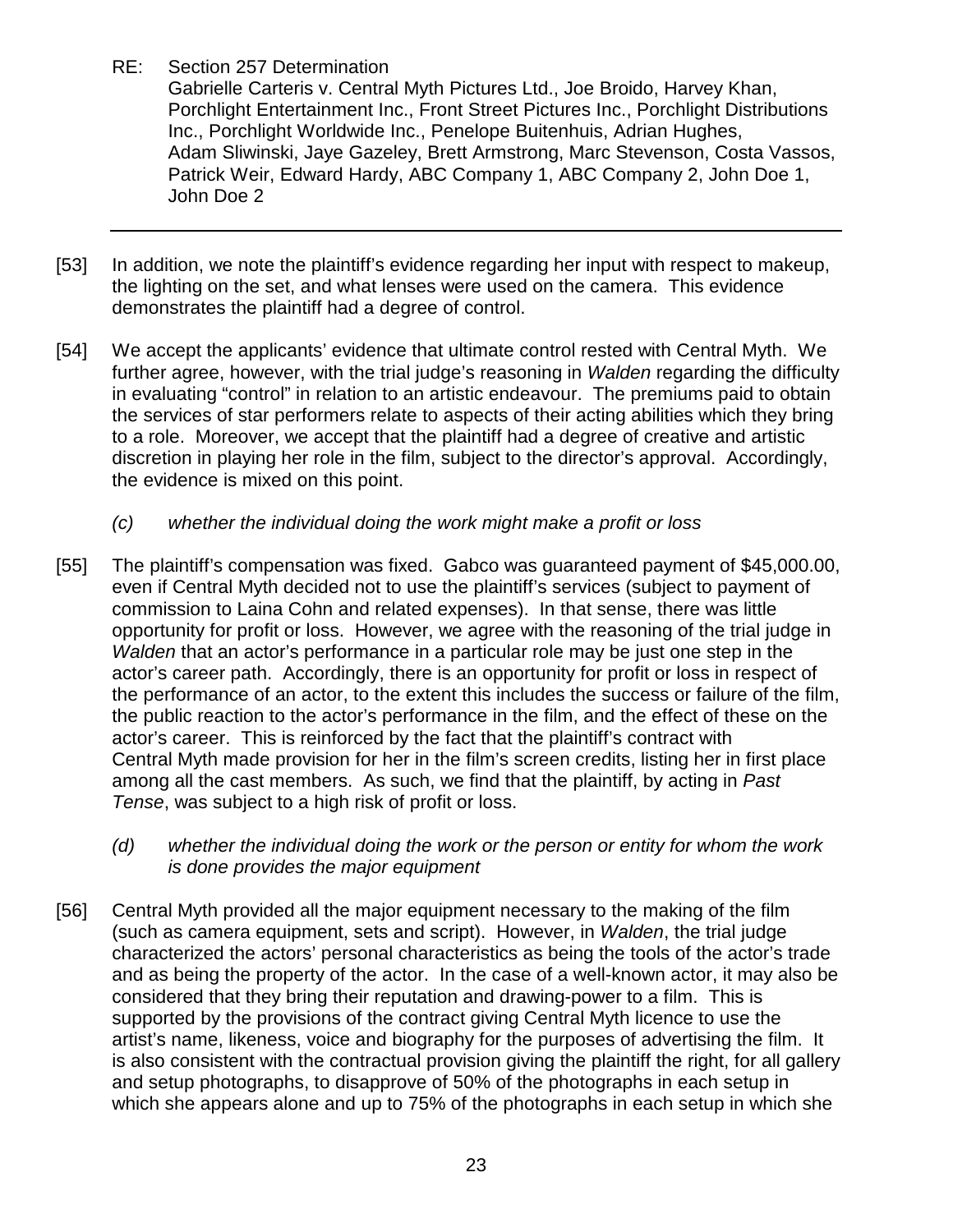Gabrielle Carteris v. Central Myth Pictures Ltd., Joe Broido, Harvey Khan, Porchlight Entertainment Inc., Front Street Pictures Inc., Porchlight Distributions Inc., Porchlight Worldwide Inc., Penelope Buitenhuis, Adrian Hughes, Adam Sliwinski, Jaye Gazeley, Brett Armstrong, Marc Stevenson, Costa Vassos, Patrick Weir, Edward Hardy, ABC Company 1, ABC Company 2, John Doe 1, John Doe 2

appears in a group. This also ties in with the plaintiff's evidence that she occasionally brought her own makeup person to film sets. The plaintiff's appearance/look is one of the "tools of the trade." We appreciate, however, that this analysis seems somewhat strained in referring to these features as major equipment.

- *(e) if the business enterprise is subject to regulatory licensing, who is the licensee*
- [57] Presumably Central Myth had to obtain certain business licences. It also registered with the Board as an employer. The plaintiff was a member of the SAG and AFTRA (in the United States). We do not consider this factor significant to our decision.
	- *(f) whether the terms of the contract are normal or expected for a contract between independent contractors*
- [58] Central Myth did not withhold any amount for income taxes in relation to the plaintiff. We consider that this is indicative of Central Myth treating the plaintiff as an independent contractor rather than an employee. The fact that the contract was made between two incorporated companies is a possible indicator of independence. As well, the guarantee of payment of \$45,000.00 in compensation, even if Central Myth did not proceed with shooting the film, is an unusual provision and more in keeping with a contract between independent contractors than a contract of employment. The contractual provision for tickets to major festivals in which the film is featured and to the film's premiere if a special event is arranged is more in keeping with a contract between independent contractors than a contract of employment.
- [59] The applicants claim that the contractual relationship between Gabco and Central Myth can be distinguished from the general information in *The Indie Producer's Handbook: Creative Producing from A to Z* by Myrl A. Schreibman, upon which the plaintiff relies. However, the applicants' argument does not persuade us that Gabco's contractual relationship with Central Myth was a significant departure from film industry standards.
	- *(g) who is best able to fulfill the prevention and other obligations of an employer under the Act*
- [60] Though there is some evidence that the plaintiff had a say in her own safety during the filming of the choke scene – by requesting that a weapon not be used – we find that Central Myth, which was responsible for making the film, was in a better position to fulfill the prevention and other obligations of an employer under the Act.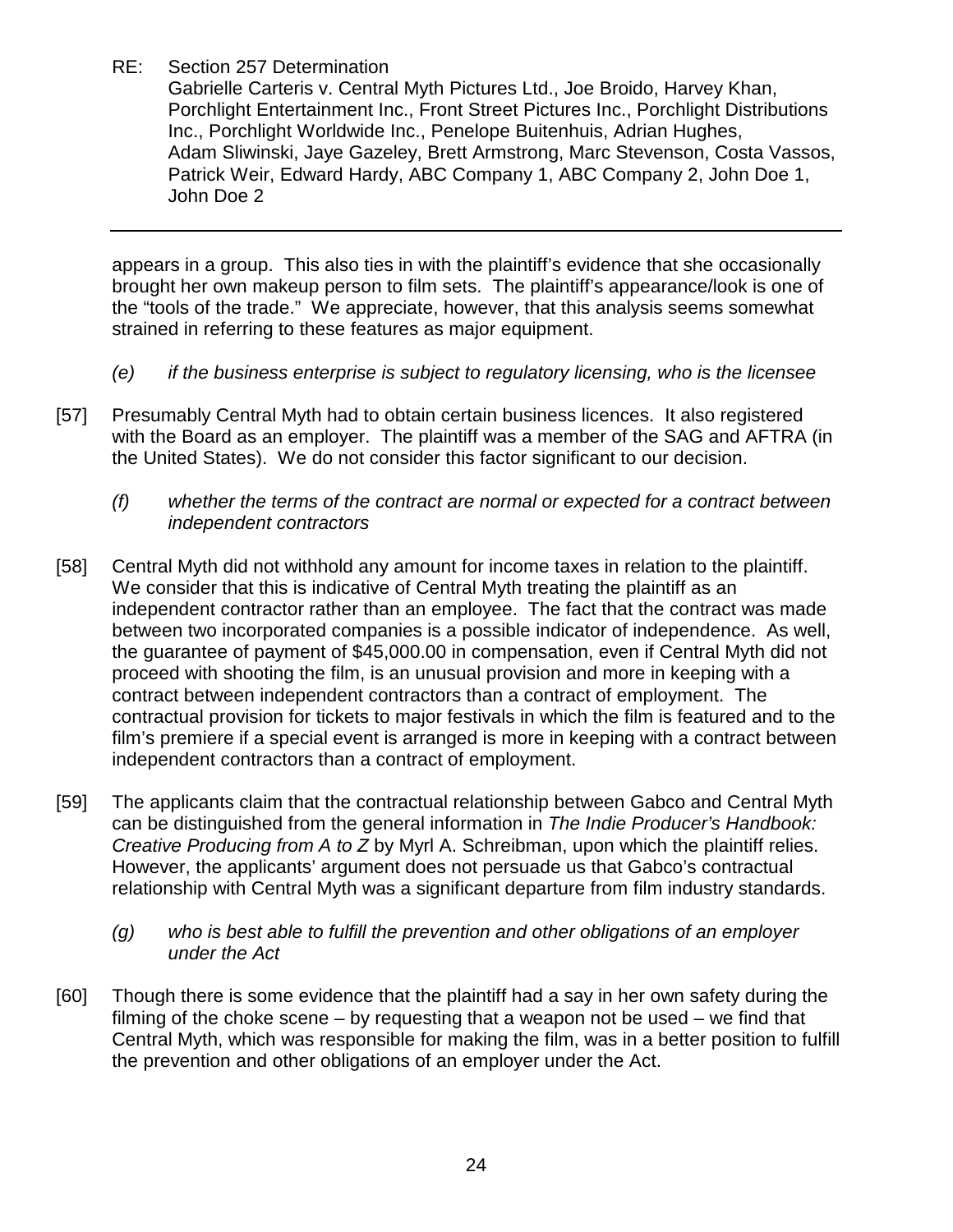Gabrielle Carteris v. Central Myth Pictures Ltd., Joe Broido, Harvey Khan, Porchlight Entertainment Inc., Front Street Pictures Inc., Porchlight Distributions Inc., Porchlight Worldwide Inc., Penelope Buitenhuis, Adrian Hughes, Adam Sliwinski, Jaye Gazeley, Brett Armstrong, Marc Stevenson, Costa Vassos, Patrick Weir, Edward Hardy, ABC Company 1, ABC Company 2, John Doe 1, John Doe 2

- *(h) whether the individual doing the work engages continually and indefinitely for one person or works intermittently and for different persons*
- [61] The plaintiff has provided documentation to show that she was paid for voice-over work by ICM on the following days: January 18, 24 and 30, 2006; February 6, 15 and 27, 2006; and March 1, 2006. The plaintiff submits that, in practice, she would have been free to work on other projects, provided a request to work on another project did not interfere with the film schedule.
- [62] According to the applicants, the fact that the plaintiff received payments on these dates does not provide evidence as to when the work was done. They argue that there is no evidence of the plaintiff having performed other work during the shooting of the film, and she was contractually bound to provide her services exclusively to Central Myth during the shooting of the film (clause 9 of the Memorandum of Agreement). We accept the applicants' submissions in this regard, in relation to the time period during which the film was being shot.
- [63] We further note, however, that the contract between Central Myth and the plaintiff was limited to three weeks. When a longer time frame is used, it is clear that the plaintiff was working intermittently and for various persons. This is supported by her use of both a voice agent and a manager to negotiate such work, and the range of companies for which she did voice-over work. As well, the plaintiff's evidence was that during the filming of a movie just prior to the shooting of *Past Tense*, she was permitted to leave the job to do voice-over work. We consider that the range of work done by the plaintiff, and the shortness of the time period for which her services were retained by Central Myth, supports a conclusion that she was an independent contractor.
	- *(i) whether the individual doing the work is able or required to hire other persons*
- [64] Gabco retained the services of other persons in support of her acting career. These included a voice agent (Jeff Danis), a manager (Laina Cohn, Evolution Entertainment), an acting coach (Marshall Arts), a personal trainer (John Hilton) and a bookkeeper (Sonja Frederick). It does not appear that any of these persons were hired by Gabco as employees.
- [65] In terms of the plaintiff's acting work, she was precluded from assigning her duties under the contract. Clause 12 provided:

…Neither Lender or Artist may assign this Agreement or any of Artist's obligations hereunder or in respect of the Picture.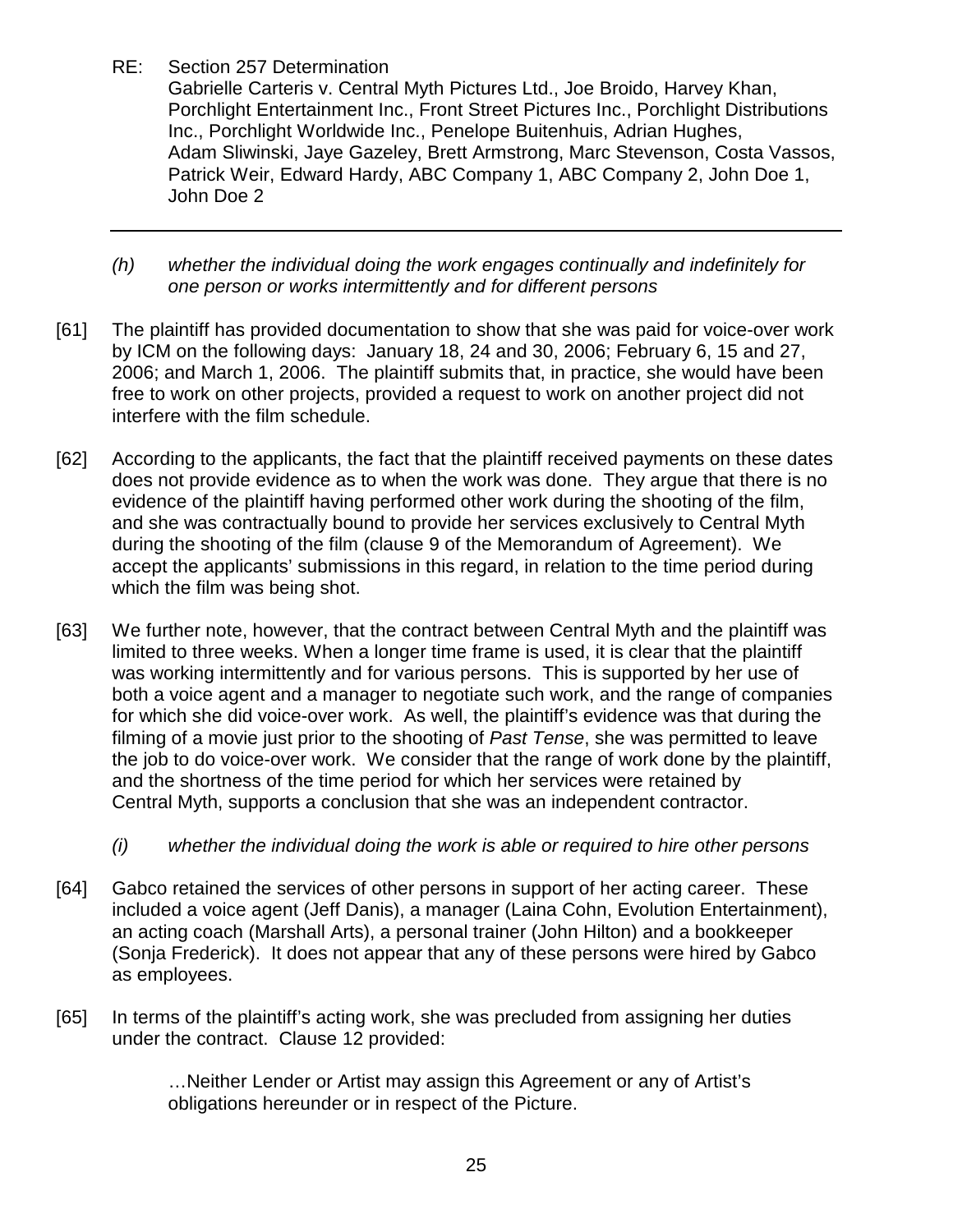Gabrielle Carteris v. Central Myth Pictures Ltd., Joe Broido, Harvey Khan, Porchlight Entertainment Inc., Front Street Pictures Inc., Porchlight Distributions Inc., Porchlight Worldwide Inc., Penelope Buitenhuis, Adrian Hughes, Adam Sliwinski, Jaye Gazeley, Brett Armstrong, Marc Stevenson, Costa Vassos, Patrick Weir, Edward Hardy, ABC Company 1, ABC Company 2, John Doe 1, John Doe 2

[66] Clause 18 of the contract entitled Central Myth to injunctive relief to ensure the plaintiff's personal completion of her obligations under the contract. As the applicants argue, the plaintiff could not have retained any other person to fulfill the contract between Gabco and Central Myth. Clause 18 stated:

> INJUNCTIVE RELIEF: Artist's services and the rights granted to Producer by Lender are of a special, unique, unusual, extraordinary and intellectual character giving them a peculiar value, the loss of which cannot be adequately compensated in any action at law. A breach hereof by Lender or Artist shall cause Producer irreparable injury and Producer shall be entitled to injunctive and other equitable relief to secure enforcement of this Agreement….

- [67] We consider that this last factor weighs in favour of an employment relationship.
- [68] The main factors supporting a finding of independence are (c), (f) and (h). The main factors supporting a finding of an employment relationship are (a), (d) and (i), and perhaps (b) as well. The evidence regarding (e) and (g) is either neutral or not significant in this case.
- [69] Policy at AP1-1-3 states that the major test, which largely encompasses the factors addressed at (a) to (i) above, is whether the individual doing the work exists as a business enterprise independently of the person or entity for whom the work is done. Many small parties may only contract with one or two large firms over a period of time, yet they are often independent of the person with whom they are contracting in significant respects. For example, they must seek out and bid for their own contracts, and keep their own books and records.
- [70] In written answers to interrogatories, Gabco advised (#28) that the terms of the contract between Gabco and Central Myth were generally similar to those contained in other contracts for the provision of services from 2001 to 2006 with other production companies.
- [71] Viewed narrowly, the evidence regarding the extent of control exercised by Central Myth in relation to the shooting of the film would tend to support the characterization of the plaintiff as a worker. We consider, however, that it is necessary to view the evidence broadly, in evaluating whether the plaintiff existed as a business enterprise independent of Central Myth. Having done so, we find that the evidence as a whole supports such a conclusion. The plaintiff was an actor, and this film, which was being shot over three weeks, was just one engagement in her career as an actor. A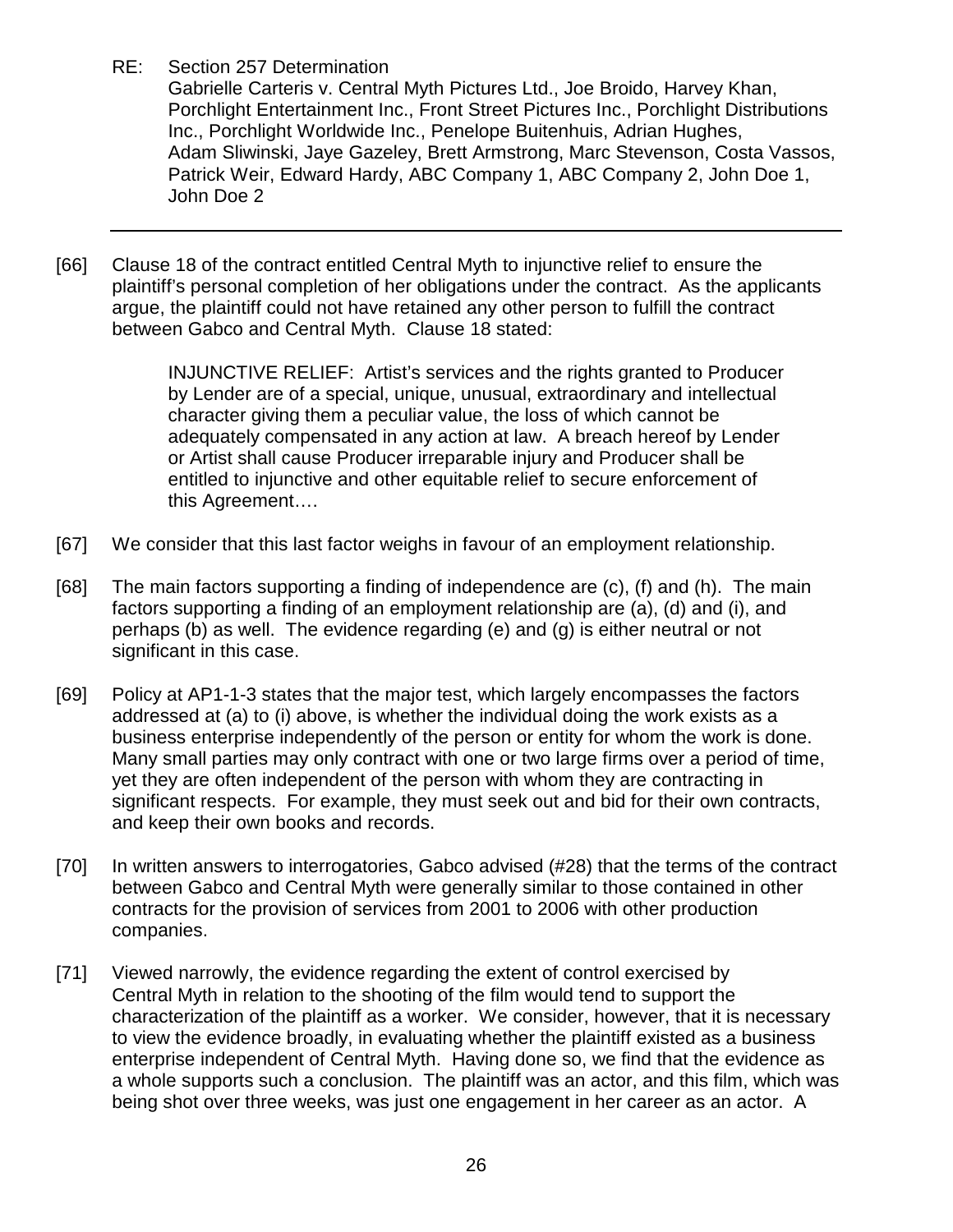Gabrielle Carteris v. Central Myth Pictures Ltd., Joe Broido, Harvey Khan, Porchlight Entertainment Inc., Front Street Pictures Inc., Porchlight Distributions Inc., Porchlight Worldwide Inc., Penelope Buitenhuis, Adrian Hughes, Adam Sliwinski, Jaye Gazeley, Brett Armstrong, Marc Stevenson, Costa Vassos, Patrick Weir, Edward Hardy, ABC Company 1, ABC Company 2, John Doe 1, John Doe 2

number of factors point to the plaintiff existing as a business enterprise independent of Central Myth: the fact that she worked under the guise of a corporation, her use of an agent and a manager to obtain ongoing work, and the very limited duration of her engagement by Central Myth. Furthermore, in our view, the contractual provision about the manner in which the plaintiff's name was displayed in the film credits is consistent with her participation in this film being part of her business enterprise.

- [72] Based on the general principles set out in item AP1-1-3, we find that Gabco was operating as an independent firm. We consider, therefore, that it is not necessary to proceed to address the specific guidelines in AP1-1-3.
- [73] In the event our reasoning on this first point is in error, we have also proceeded with an alternative analysis, based on the policy at AP1-1-7 concerning labour contractors. This policy provided:

Labour contractors include proprietors or partners who:

- have workers and supply labour only to one firm at a time;
- **are not defined as workers, do not have workers, or do not supply major materials or major revenue-producing equipment but who contract a service to two or more firms on an ongoing simultaneous basis**; or
- may or may not have workers but contract a service including one piece of major revenue-producing equipment to a firm or individual.

[emphasis added]

[74] The plaintiff's discovery evidence, which we accept, was that it was common for her to do voice-over work, with the approval of the producer, during breaks in the shooting schedule for a movie (although this did not occur during the shooting of *Past Tense*). We consider that a determination of the plaintiff's status at the time of the incident on February 7, 2006 requires consideration of her work-related activities for some period of time leading up to that incident, rather than being limited to the short time frame relating to her work on *Past Tense*. We find that the plaintiff's work activities involved the contracting of her services to two or more firms on an ongoing simultaneous basis. Accordingly, the plaintiff would meet the definition of the term "labour contractor."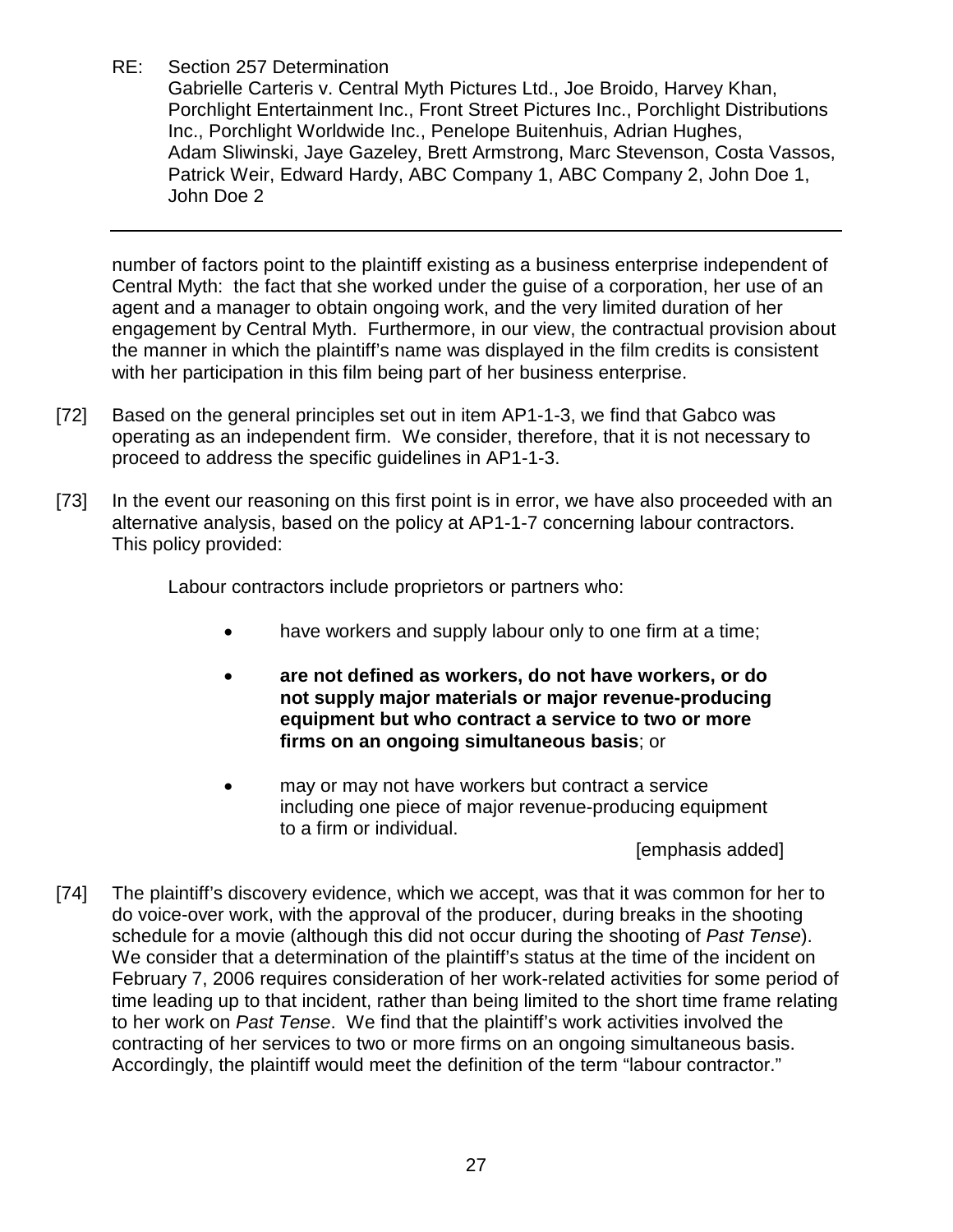Gabrielle Carteris v. Central Myth Pictures Ltd., Joe Broido, Harvey Khan, Porchlight Entertainment Inc., Front Street Pictures Inc., Porchlight Distributions Inc., Porchlight Worldwide Inc., Penelope Buitenhuis, Adrian Hughes, Adam Sliwinski, Jaye Gazeley, Brett Armstrong, Marc Stevenson, Costa Vassos, Patrick Weir, Edward Hardy, ABC Company 1, ABC Company 2, John Doe 1, John Doe 2

[75] If the plaintiff's status were to be determined on the basis of the "specific guidelines" under AP1-1-3, rather than the general principles, then regard must be had to the final sentence under (4):

> If, without incorporation, the firm would be a labour contractor, it would not be considered a personal service corporation.

- [76] Applying this specific guideline would mean that since the plaintiff meets the definition of a labour contractor, Gabco would not be considered a personal service corporation, and it would therefore be considered an independent firm. Accordingly, we reach the same conclusion under both lines of analysis.
- [77] While not necessary to our decision, we note with interest the practice directives of the Board which were issued in May 2010. Practice Directive 1-1-3(B), "Status – Specific occupations," was issued by the Board effective May 1, 2010 (attached at Tab 26 of the applicants' rebuttal submissions). It was not in existence at the time of the filming on February 7, 2006, and, therefore, may be considered inapplicable. However, its opening paragraph provides:
	- 1. This practice directive is a codification of established evidentiary presumptions for determining an individual's status as an independent firm in specific circumstance and industry.
- [78] The plaintiff submits that while the incident that is the subject of this determination occurred in 2006, "the principles upon which the practice directive was release [*sic*] pre-date the Incident." The plaintiff submits the practice directive may be used as a guideline. The applicants have also provided submissions regarding the application of the practice directive as a guideline.
- [79] The reference to a "codification" suggests that the practice directive may have involved a recording of what may have been the prior unwritten or undocumented practices of the Assessment Department of the Board. In that sense, it may not be untoward to take into account the information set out in the practice directive. In any event, practice directives do not constitute policy and are not binding on WCAT. Reference may be had to the reasoning in them, even if they are not applicable. As noted above, both the plaintiff and the applicants have provided submissions regarding the application of Practice Directive 1-1-3(B) concerning "Performers."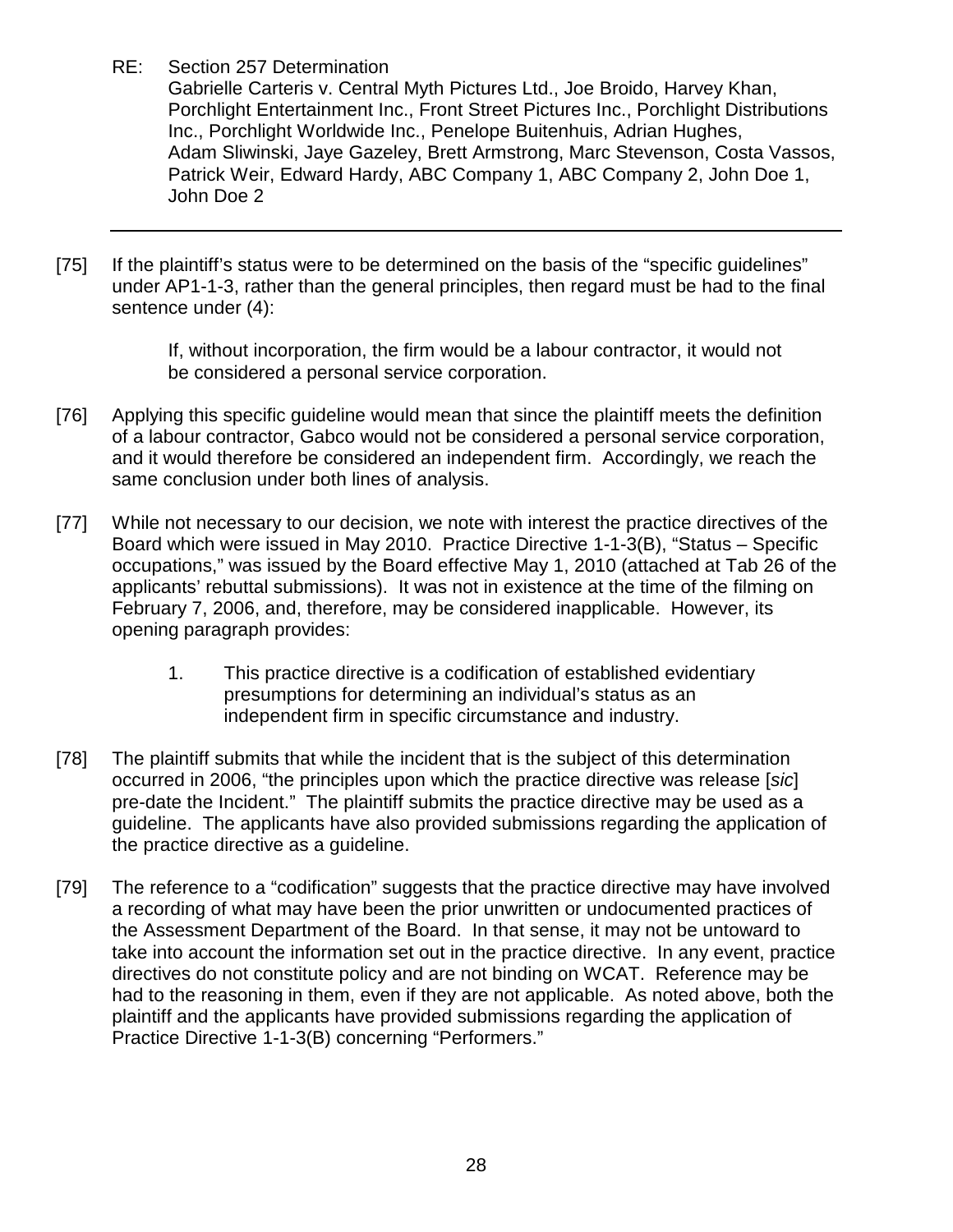…

Gabrielle Carteris v. Central Myth Pictures Ltd., Joe Broido, Harvey Khan, Porchlight Entertainment Inc., Front Street Pictures Inc., Porchlight Distributions Inc., Porchlight Worldwide Inc., Penelope Buitenhuis, Adrian Hughes, Adam Sliwinski, Jaye Gazeley, Brett Armstrong, Marc Stevenson, Costa Vassos, Patrick Weir, Edward Hardy, ABC Company 1, ABC Company 2, John Doe 1, John Doe 2

- [80] The practice directive provides the following general "interpretive guidelines":
	- 2. An independent operator as that term is used in the *Workers Compensation Act* and described in Board policy – exists as a business enterprise independently of the service recipient under a particular contract. Generally, this requires that the individual be in business for herself; hold herself available to the general public to perform services; and be free from control and direction in the performance of services, both under the particular contract and in fact. The analytical framework for distinguishing between a worker and an independent operator are presented in *Practice Directive 1-1-3(A)*.
	- 5. *Assessment Manual Item: AP1-1-3(a)*'s direction that "[s]ome regard must also be paid to the structure and customs of the particular industry involved" recognises that status determination is contextual; and requires that a decision-maker consider, among other matters, whether a master-servant relationship – which is the pith of the "contract of service" referred to in section 1 of the *Act* – is applicable in a particular industry or circumstance.
	- 6. Through long-established practice, the Assessment Department has recognized that a set of facts unique to a particular industry may infer that an individual exists as a business enterprise independent of a service recipient in that industry. **In the main, each of the sets of facts below is a rebuttable presumption: that is, if in a particular industry the relevant set of facts is established, a Board officer should find that the "service provider … has a sufficient degree of independence to be an independent operator," unless the presumption is refuted.** [footnotes deleted]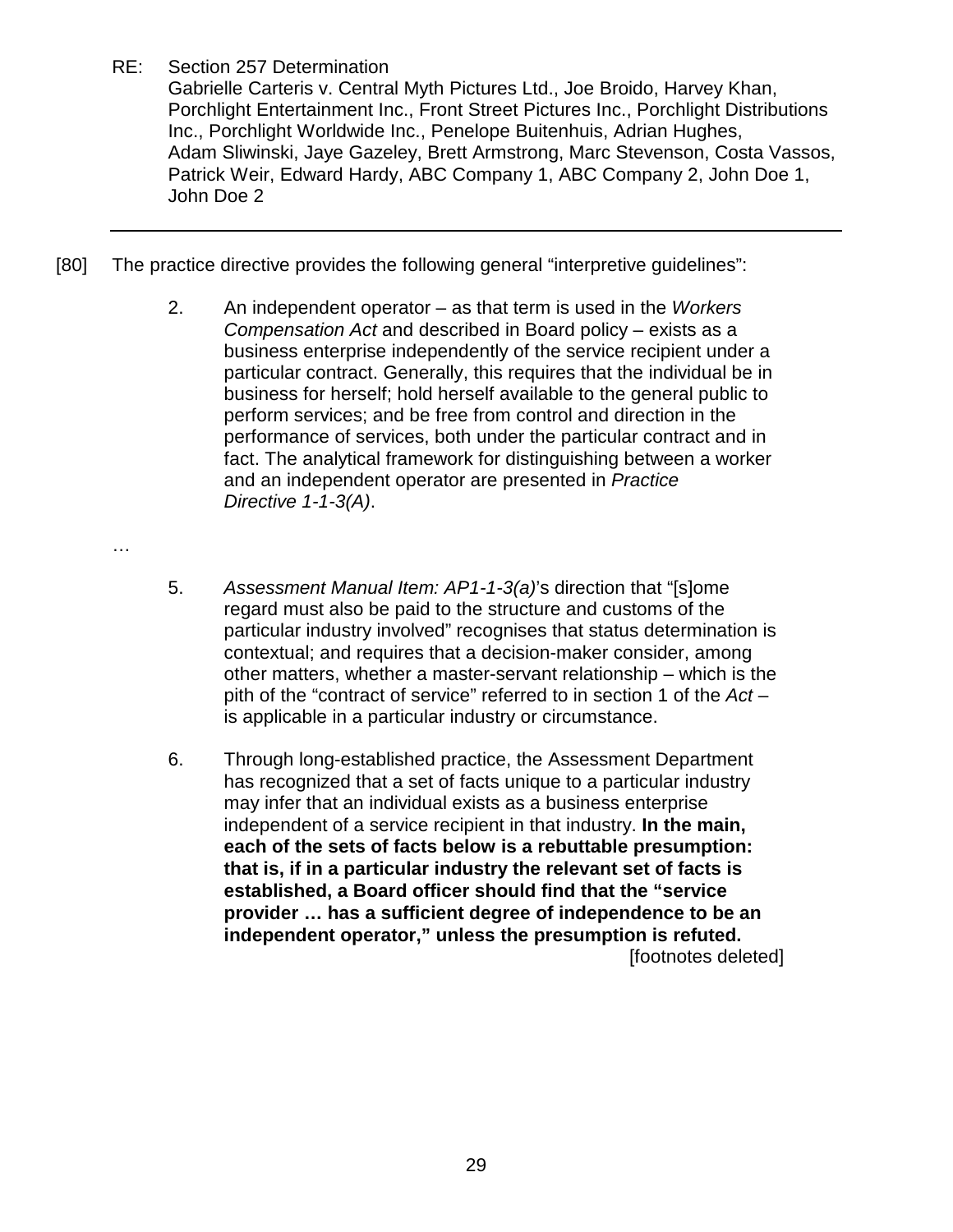Gabrielle Carteris v. Central Myth Pictures Ltd., Joe Broido, Harvey Khan, Porchlight Entertainment Inc., Front Street Pictures Inc., Porchlight Distributions Inc., Porchlight Worldwide Inc., Penelope Buitenhuis, Adrian Hughes, Adam Sliwinski, Jaye Gazeley, Brett Armstrong, Marc Stevenson, Costa Vassos, Patrick Weir, Edward Hardy, ABC Company 1, ABC Company 2, John Doe 1, John Doe 2

[81] The practice directive provides specific guidance regarding the occupation of performers at pages 5 and 6 as follows:

# *V PERFORMERS*

- 20. A performer is an entertainer who performs by, *inter alia*, acting, rendering music, or performing a skill or ability for an audience.
- 21. **A performer will be presumed to be an independent operator if the consideration and weighing of the following "performer factors" results in a finding that the underlying contract is more indicative of a contract for service. As always, no one single factor is determinative, nor do all factors need to be present to establish the nature of the relationship.**

[emphasis added]

[82] The practice directive lists a range of factors to be considered in relation to performers:

WHETHER THE PERFORMER:

- **provides her services for a specific engagement or consecutive engagements of limited and determinate duration**
- **sets or negotiates the fee for engagement , without any requirement of, or provision for, statutory withholdings**
- **dictates the conditions of the engagement, for example set up, security arrangements, transportation requirements, and food and beverage provisions**
- retains the right to exercise artistic control over the elements of the performance
- Is neither required to nor paid to attend rehearsals
- **has a number of engagements with different persons during the course of a year**
- can arrange the time, place and nature of performances
- has an investment in the equipment utilized in the performance
- **retains the services of an agent on a continuing basis**
- can select or hire employees or helpers, fix their salary, direct them or dismiss them
- **operates under the guise of a corporation and is the principal of that corporation**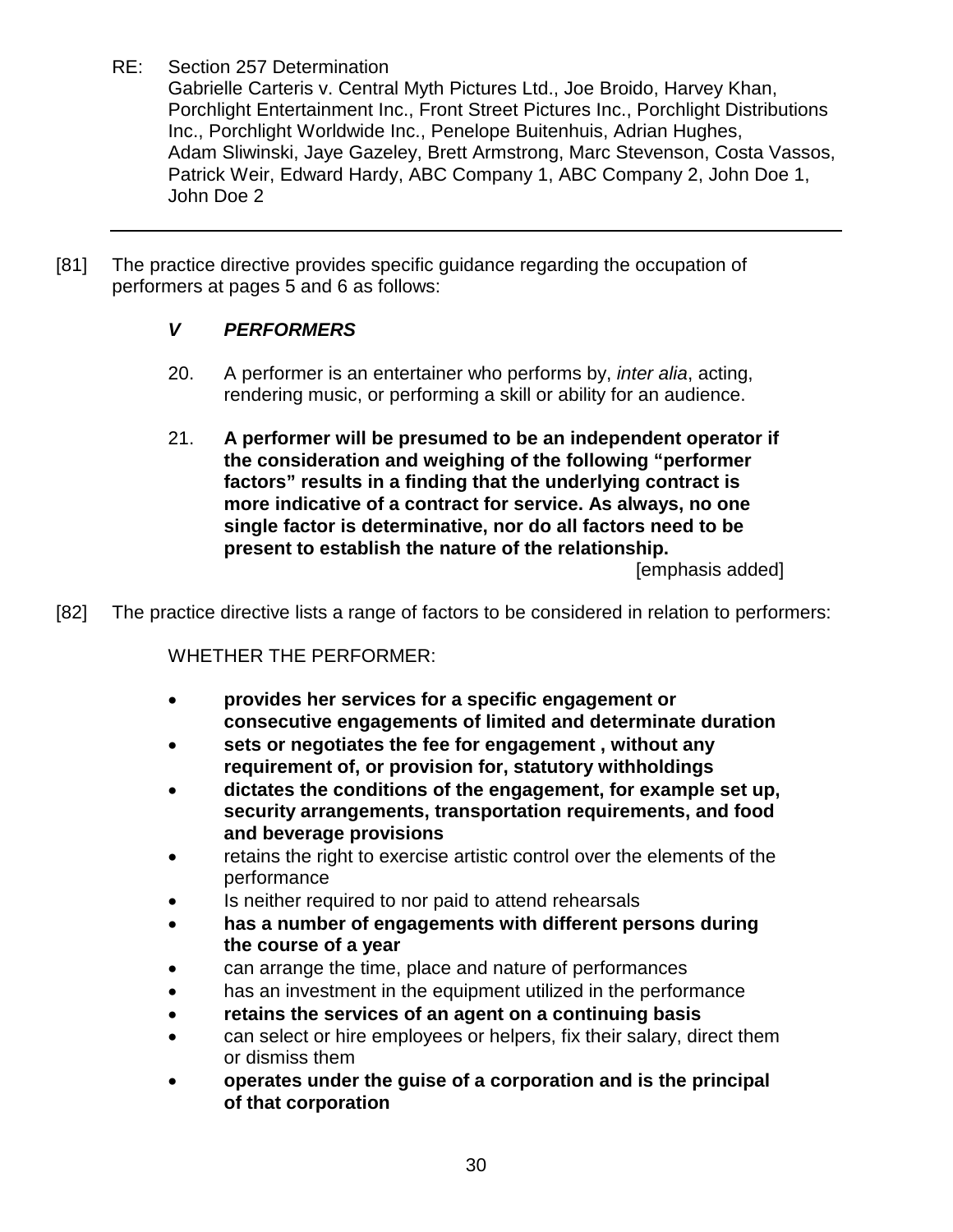Gabrielle Carteris v. Central Myth Pictures Ltd., Joe Broido, Harvey Khan, Porchlight Entertainment Inc., Front Street Pictures Inc., Porchlight Distributions Inc., Porchlight Worldwide Inc., Penelope Buitenhuis, Adrian Hughes, Adam Sliwinski, Jaye Gazeley, Brett Armstrong, Marc Stevenson, Costa Vassos, Patrick Weir, Edward Hardy, ABC Company 1, ABC Company 2, John Doe 1, John Doe 2

THE CONTRACT OF ENGAGEMENT:

- is entered into substantially before the date or dates of performance
- includes provision for ownership of the copyright of the performance

[emphasis added to denote factors met in this case]

- [83] The plaintiff has provided submissions regarding the application of Practice Directive 1-1-3(B) to the circumstances of this case, commencing at paragraph 150. A rebuttal submission was provided by the applicants concerning Practice Directive 1-1-3(B), commencing at paragraph 103. We have added bolding to those factors listed above which we consider are met, and left unbolded those factors which we do not consider are met in relation to the plaintiff. With respect to the third point, the applicants acknowledge that the plaintiff did not dictate any of the conditions of her engagement, but rather negotiated with Central Myth through Gabco for certain transportation and accommodation provisions, and these requests were accommodated. We consider that the evidence supports a finding that this criterion is met, albeit in only a limited fashion.
- [84] On balance, we consider that on a judgment basis the range of factors which are met in this case favours a finding that the relationship between Central Myth and Gabco was one between two independent firms, and that the plaintiff was not a worker of Central Myth.
- [85] We also note that Practice Directive 1-1-3(A), "Status Distinguishing between a worker and an independent operator," effective May 1, 2010, states that AP1-1-3 provides a "hierarchical analytical framework." As the framework is hierarchical, a conclusive determination at any stage determines status. Accordingly, if a conclusion is reached based on the general principles, then it is not necessary to proceed to address the specific guidelines in AP1-1-3. This is consistent with our approach set out above in which we found that the plaintiff's status could be determined on the basis of the general principles in AP1-1-3 rather than proceeding to address the specific guidelines. In particular, it reinforces the point that the starting point for consideration cannot be the specific guidelines. As mentioned above, however, we have noted the current practice directives without relying upon them for the purposes of our decision, since they did not exist at the time of the incident in 2006.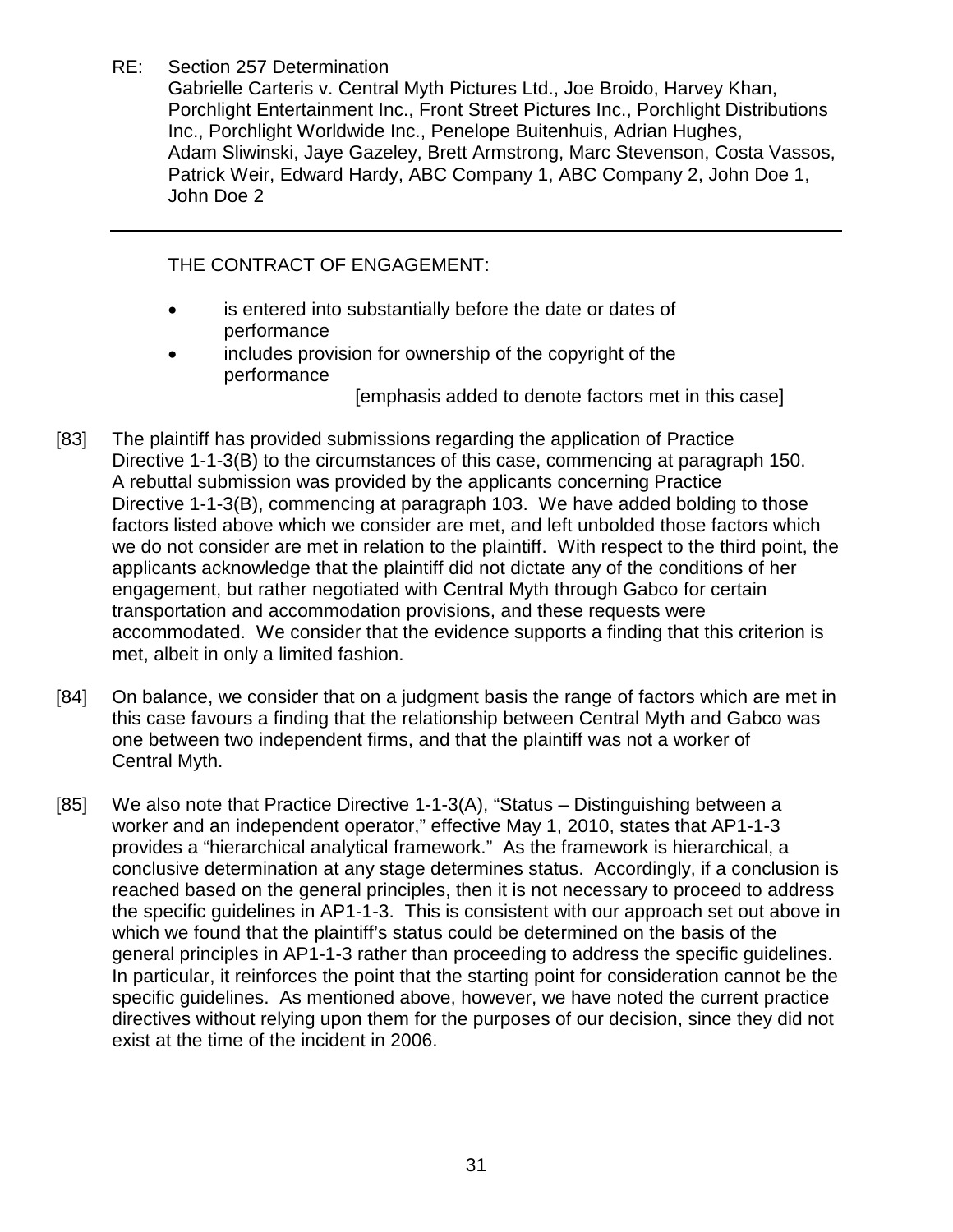Gabrielle Carteris v. Central Myth Pictures Ltd., Joe Broido, Harvey Khan, Porchlight Entertainment Inc., Front Street Pictures Inc., Porchlight Distributions Inc., Porchlight Worldwide Inc., Penelope Buitenhuis, Adrian Hughes, Adam Sliwinski, Jaye Gazeley, Brett Armstrong, Marc Stevenson, Costa Vassos, Patrick Weir, Edward Hardy, ABC Company 1, ABC Company 2, John Doe 1, John Doe 2

[86] Upon consideration of the foregoing, we find that the plaintiff was retained as an employee of Gabco (an independent firm) rather than as an employee of Central Myth. Policy at AP1-1-4 in the *Assessment Manual* further provides:

# **(c) Principals of corporations or similar entities**

As the incorporated entity is considered the employer, a director, shareholder or other principal of the company who is active in the operation of the company is generally considered to be a worker under the *Act*….

If a sole, active principal of a limited company is injured at a time when the company was not registered as an employer with the Board, the principal will not be considered a worker at that time and a claim by the principal or his or her dependents will be denied.

[87] Gabco was not registered with the Board at the time of the incident on February 7, 2006. We accept that the plaintiff, as the sole officer, principal, and shareholder of Gabco, was responsible for Gabco's failure to register with the Board. Accordingly, we consider that she was acting as an independent operator, rather than as a worker. We find, therefore, that the plaintiff was not a worker within the meaning of Part 1 of the Act at the time of the February 7, 2006 incident. It therefore follows that any injuries suffered by the plaintiff did not arise out of and in the course of employment within the scope of Part 1 of the Act.

# **Status of the defendants**

[88] In view of our conclusion regarding the status of the plaintiff, it does not appear necessary to address the status of any of the defendants. However, if any further certification remains necessary, a supplemental certificate may be requested.

# **Conclusion**

- [89] We find that at the time of the February 7, 2006 incident:
	- (a) the plaintiff, Gabrielle Carteris, was not a worker within the meaning of Part 1 of the Act;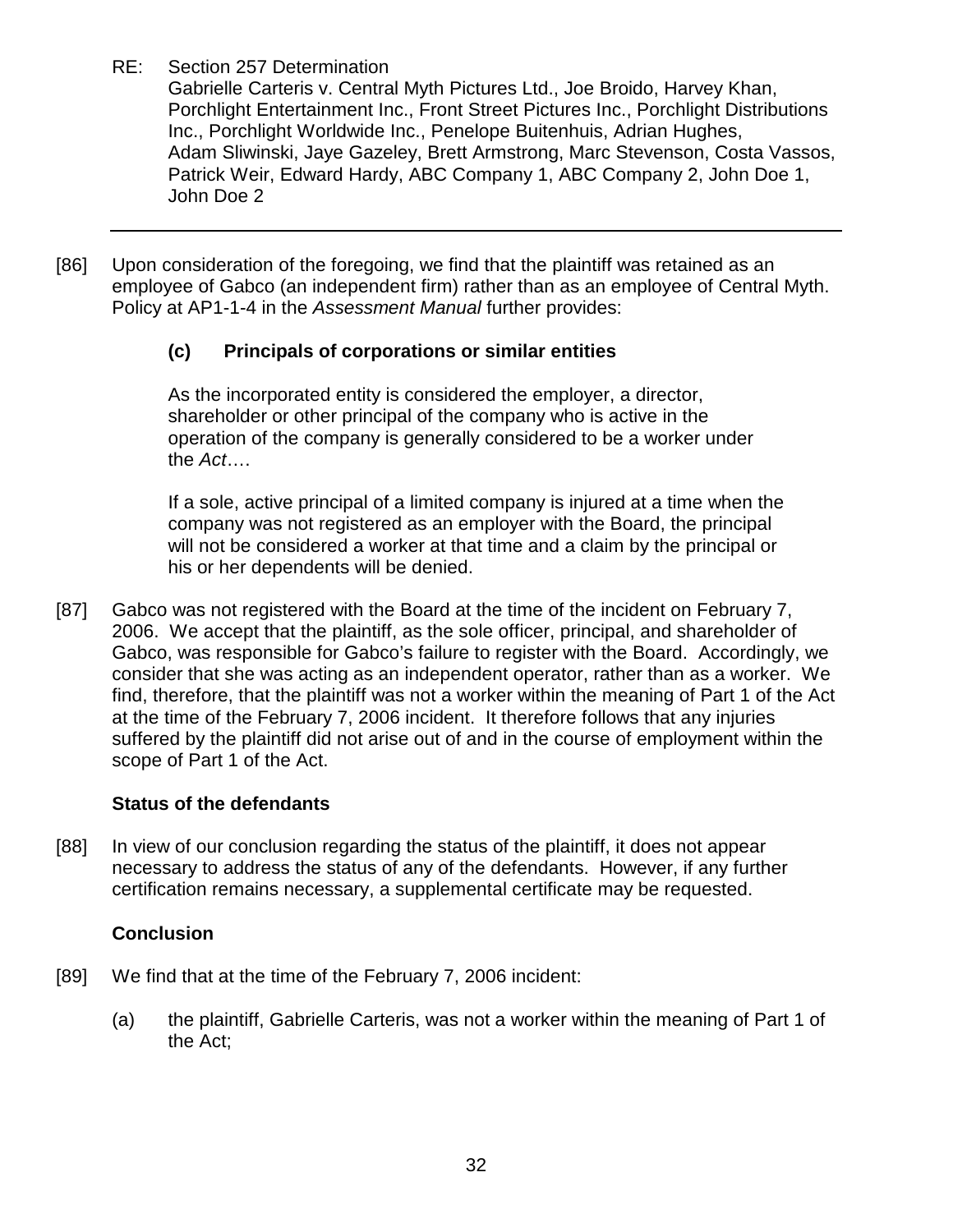Gabrielle Carteris v. Central Myth Pictures Ltd., Joe Broido, Harvey Khan, Porchlight Entertainment Inc., Front Street Pictures Inc., Porchlight Distributions Inc., Porchlight Worldwide Inc., Penelope Buitenhuis, Adrian Hughes, Adam Sliwinski, Jaye Gazeley, Brett Armstrong, Marc Stevenson, Costa Vassos, Patrick Weir, Edward Hardy, ABC Company 1, ABC Company 2, John Doe 1, John Doe 2

(b) any injuries suffered by the plaintiff, Gabrielle Carteris, did not arise out of and in the course of employment within the scope of Part 1 of the Act.

Herb Morton Vice Chair

Julie C. Mantini Vice Chair

Andrew Waldichuk Vice Chair

HM:gw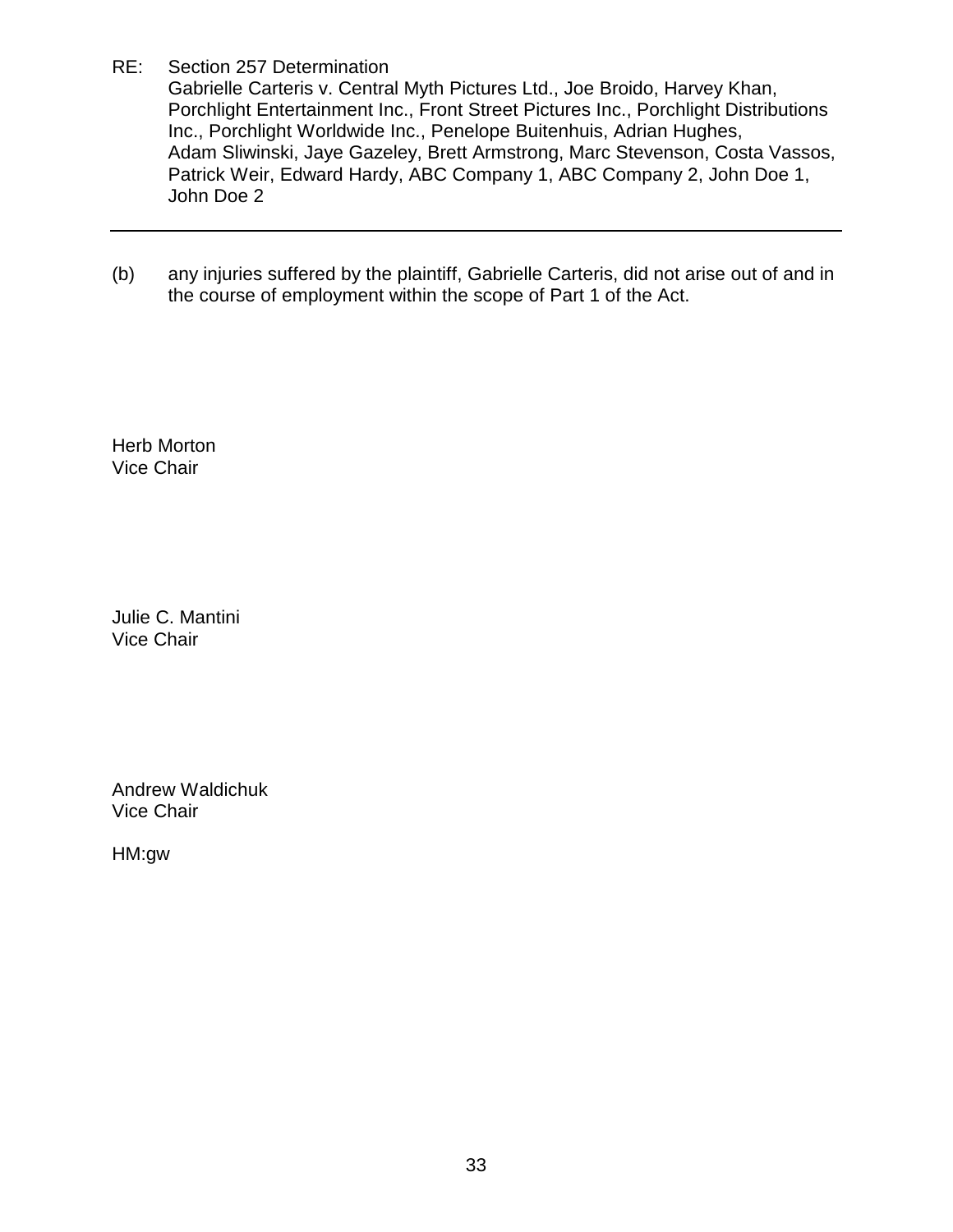NO. S084915 VANCOUVER REGISTRY

#### IN THE SUPREME COURT OF BRITISH COLUMBIA

#### IN THE MATTER OF THE WORKERS COMPENSATION ACT REVISED STATUTES OF BRITISH COLUMBIA 1996, CHAPTER 492, AS AMENDED

BETWEEN:

### GABRIELLE CARTERIS

PLAINTIFF

AND:

CENTRAL MYTH PICTURES LTD., JOE BROIDO, HARVEY KHAN, PORCHLIGHT ENTERTAINMENT INC., FRONT STREET PICTURES INC., PORCHLIGHT DISTRIBUTIONS INC., PORCHLIGHT WORLDWIDE INC., PENELOPE BUITENHUIS, ADRIAN HUGHES, ADAM SLIWINSKI, JAYE GAZELEY, BRETT ARMSTRONG, MARC STEVENSON, COSTA VASSOS, PATRICK WEIR, EDWARD HARDY, ABC COMPANY 1, ABC COMPANY 2, JOHN DOE 1, JOHN DOE 2

DEFENDANTS

### C E R T I F I C A T E

UPON APPLICATION of the Defendants, CENTRAL MYTH PICTURES LTD., HARVEY KHAN, FRONT STREET PICTURES INC., PENELOPE BUITENHUIS, ADRIAN HUGHES, ADAM SLIWINSKI, JAYE GAZELEY, BRETT ARMSTRONG, MARC STEVENSON, COSTA VASSOS, PATRICK WEIR and EDWARD HARDY, in this action for a determination pursuant to section 257 of the *Workers Compensation Act*;

AND UPON NOTICE having been given to the parties to this action and other interested persons of the matters relevant to this action and within the jurisdiction of the Workers' Compensation Appeal Tribunal;

AND AFTER an opportunity having been provided to all parties and other interested persons to submit evidence and argument;

- 1 -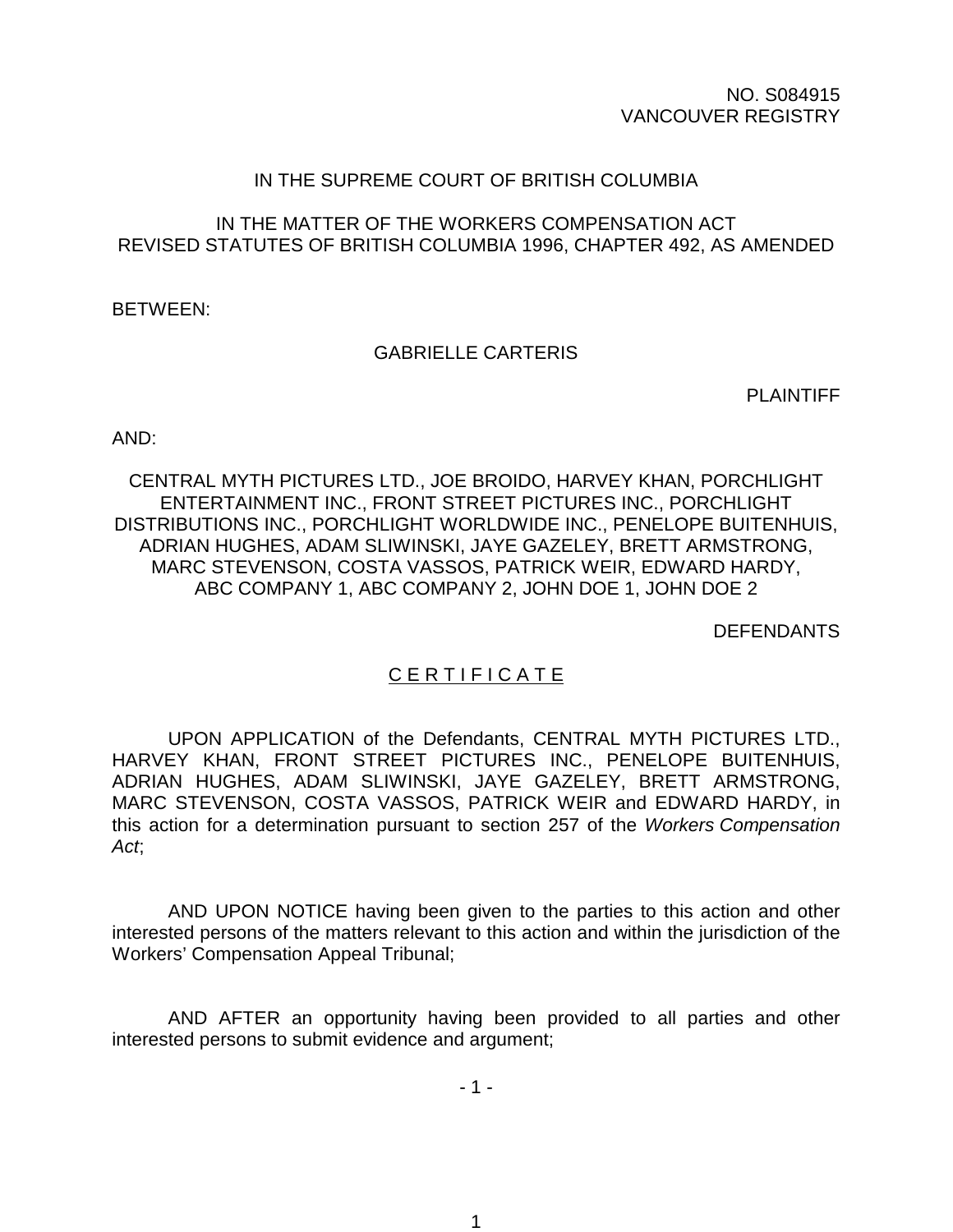AND UPON READING the pleadings in this action, and the submissions and material filed by the parties;

AND HAVING CONSIDERED the evidence and submissions;

THE WORKERS' COMPENSATION APPEAL TRIBUNAL DETERMINES THAT at the time the cause of action arose, February 7, 2006:

- 1. The Plaintiff, GABRIELLE CARTERIS, was not a worker within the meaning of Part 1 of the *Workers Compensation Act*.
- 2. Any injuries suffered by the Plaintiff, GABRIELLE CARTERIS, did not arise out of and in the course of employment within the scope of Part 1 of the *Workers Compensation Act*.

CERTIFIED this day of February, 2012.

Herb Morton Vice Chair

\_\_\_\_\_\_\_\_\_\_\_\_\_\_\_\_\_\_\_\_\_

\_\_\_\_\_\_\_\_\_\_\_\_\_\_\_\_\_\_\_\_\_

\_\_\_\_\_\_\_\_\_\_\_\_\_\_\_\_\_\_\_\_\_

Julie C. Mantini Vice Chair

Andrew Waldichuk Vice Chair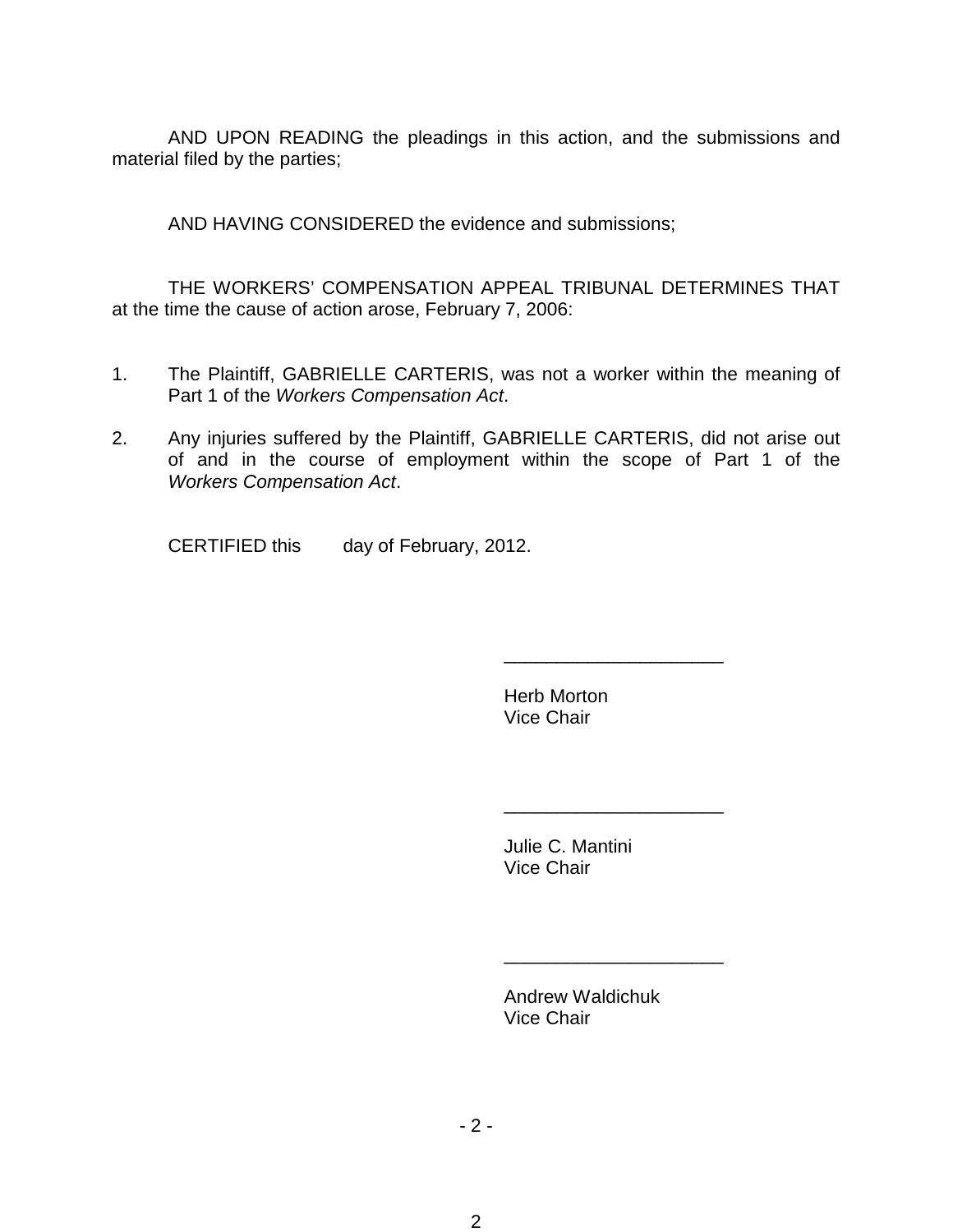### IN THE SUPREME COURT OF BRITISH COLUMBIA

#### IN THE MATTER OF THE WORKERS COMPENSATION ACT REVISED STATUTES OF BRITISH COLUMBIA 1996, CHAPTER 492, AS AMENDED

BETWEEN:

#### GABRIELLE CARTERIS

PLAINTIFF

AND:

CENTRAL MYTH PICTURES LTD., JOE BROIDO, HARVEY KHAN, PORCHLIGHT ENTERTAINMENT INC., FRONT STREET PICTURES INC., PORCHLIGHT DISTRIBUTIONS INC., PORCHLIGHT WORLDWIDE INC., PENELOPE BUITENHUIS, ADRIAN HUGHES, ADAM SLIWINSKI, JAYE GAZELEY, BRETT ARMSTRONG, MARC STEVENSON, COSTA VASSOS, PATRICK WEIR, EDWARD HARDY, ABC COMPANY 1, ABC COMPANY 2, JOHN DOE 1, JOHN DOE 2

DEFENDANTS

SECTION 257 CERTIFICATE

WORKERS' COMPENSATION APPEAL TRIBUNAL 150-4600 Jacombs Road Richmond, BC V6V 3B1 FAX (604) 664-7898 TELEPHONE (604) 664-7800

092701-A